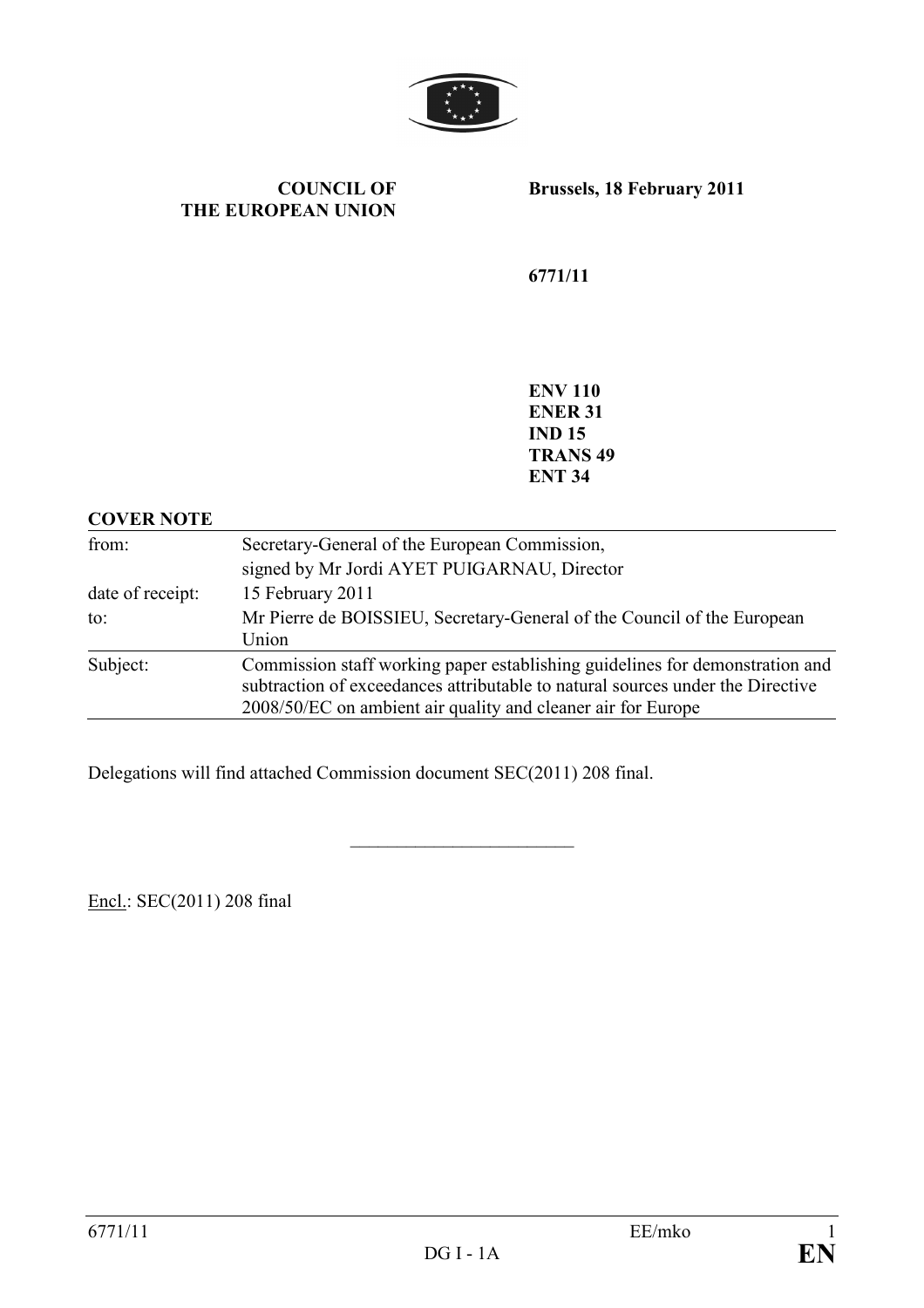EUROPEAN COMMISSION



Brussels, 15.02.2011 SEC(2011) 208 final

# COMMISSION STAFF WORKING PAPER

establishing guidelines for demonstration and subtraction of exceedances attributable to natural sources under the Directive 2008/50/EC on ambient air quality and cleaner air for Europe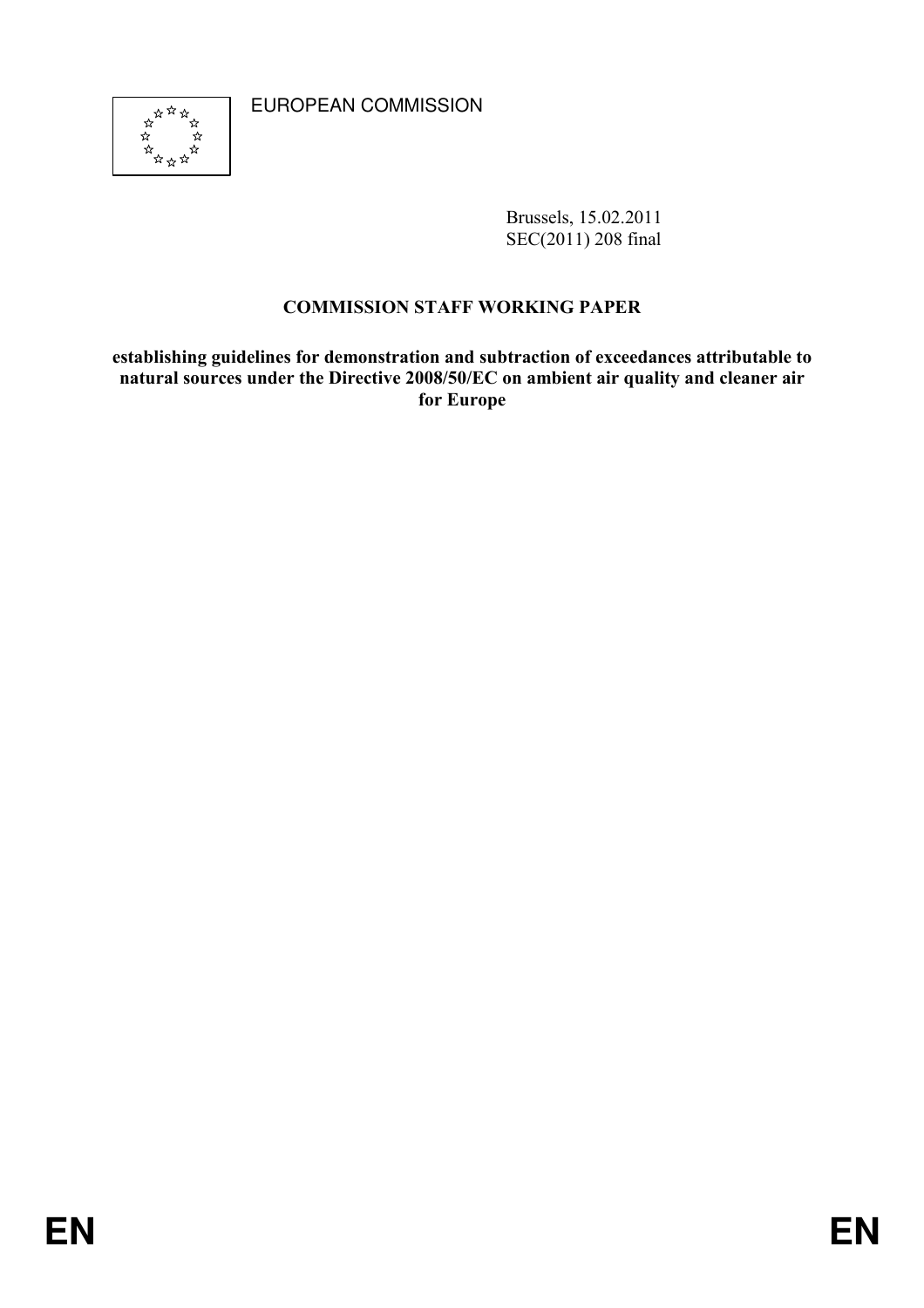# Abstract

The Directive  $2008/50/EC$  on ambient air quality and cleaner air for Europe<sup>1</sup> provides Member States with the possibility to subtract the contribution of natural sources under certain conditions before comparing the ambient air pollutant concentrations to the limit values.

This staff working paper aims to give guidance on which sources can be regarded as natural in this context and on methods to quantify and subtract the contribution of these sources.

Six key principles are set out, which the Commission intends to apply when evaluating Member States attributions of exceedances to natural sources:

- (1) the contributions must not be caused by direct or indirect human activities;
- (2) the quantification of the natural contribution must be sufficiently precise;
- (3) the quantification of the natural contribution must be consistent with the averaging period of the limit value;
- (4) the quantification of the natural sources must be spatially attributed;
- (5) the contributions must be demonstrated based on a systematic assessment process;
- (6) the quantification of the natural sources must be demonstrated for each pollutant separately.

A non-exhaustive list of sources for which contributions can be eligible for subtraction is explicitly covered in the guidance:

- Transport of natural particles from dry regions
- Sea spray
- Volcanic eruptions & seismic activities
- Wild-land fires.

A second non-exhaustive list of sources describes sources that the Commission does not consider to be eligible for subtraction:

- Primary Biological Aerosol Particles
- Secondary Organic Biogenic Aerosols.

Although atmospheric re-suspension of particles with natural origin is explicitly identified in the definition of the contributions from natural sources in the Directive 2008/50/EC and is therefore eligible for subtraction, it was not possible so far to identify a method to estimate its contribution quantitatively. For the four other eligible source groups listed, methodologies for

OJ L 152, 11.6.2008, p.1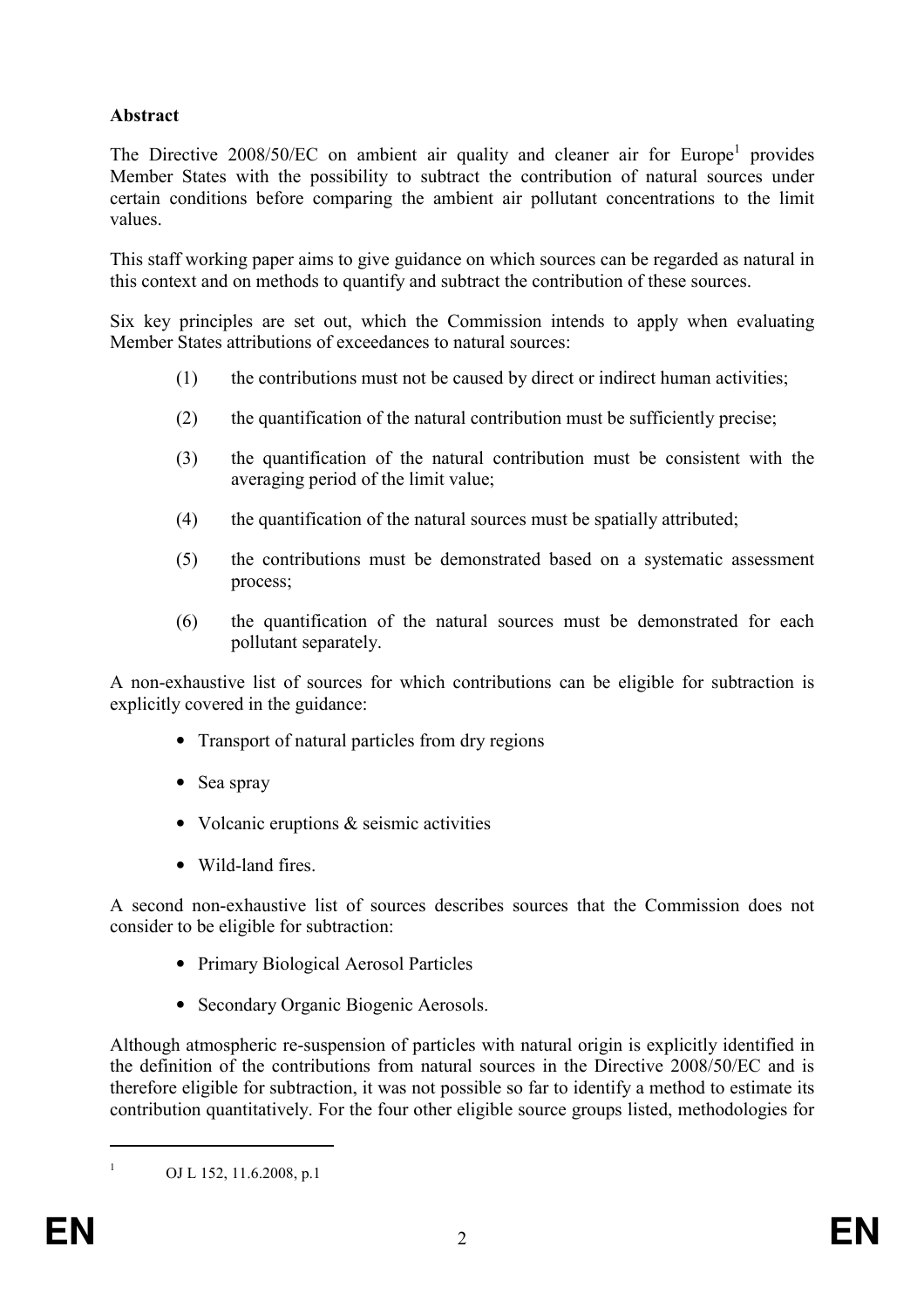identifying and quantifying the contributions that can be subtracted from measured concentrations are described and discussed.

Note: The possibility to subtract natural contributions before comparing the ambient air pollutant concentrations with the limit values does not mean that pollutants of natural origin are not adversely affecting health. Member States should therefore always consider all appropriate action to eliminate or reduce excessive exposure to air pollutants.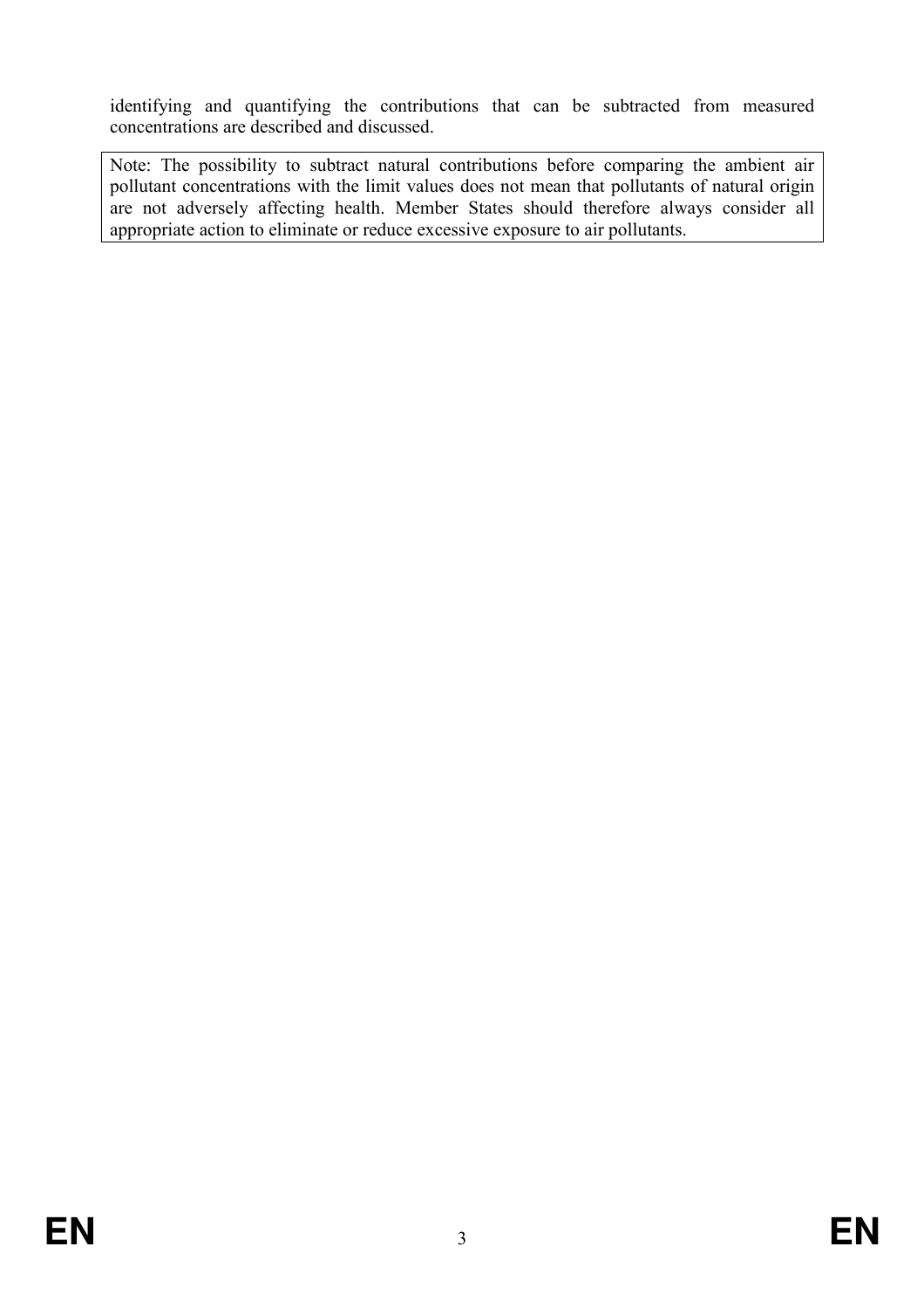# TABLE OF CONTENTS

| 1.     |                                                                                         |  |
|--------|-----------------------------------------------------------------------------------------|--|
| 1.1.   |                                                                                         |  |
| 1.2.   |                                                                                         |  |
| 1.3.   |                                                                                         |  |
| 1.4.   |                                                                                         |  |
| 1.5.   |                                                                                         |  |
| 2.     |                                                                                         |  |
| 2.1.   | The natural contribution must not be caused by direct or indirect human activities . 10 |  |
| 2.2.   | The quantification of the natural contribution must be sufficiently precise  11         |  |
| 2.3.   | The quantification must be temporally consistent with the averaging period of the       |  |
| 2.4.   | The quantification must be spatially consistent with the contributions or events 13     |  |
| 2.5.   |                                                                                         |  |
| 2.6.   |                                                                                         |  |
| 3.     |                                                                                         |  |
| 3.1.   |                                                                                         |  |
| 3.2.   |                                                                                         |  |
| 3.2.1. |                                                                                         |  |
| 3.2.2. |                                                                                         |  |
| 3.2.3. |                                                                                         |  |
| 3.2.4. |                                                                                         |  |
| 3.3.   |                                                                                         |  |
| 3.3.1. |                                                                                         |  |
| 3.3.2. |                                                                                         |  |
| 3.3.3. |                                                                                         |  |
| 4.     |                                                                                         |  |
| 4.1.   | Methodology for the determination of re-suspended and transported Saharan dust17        |  |
| 4.1.1. |                                                                                         |  |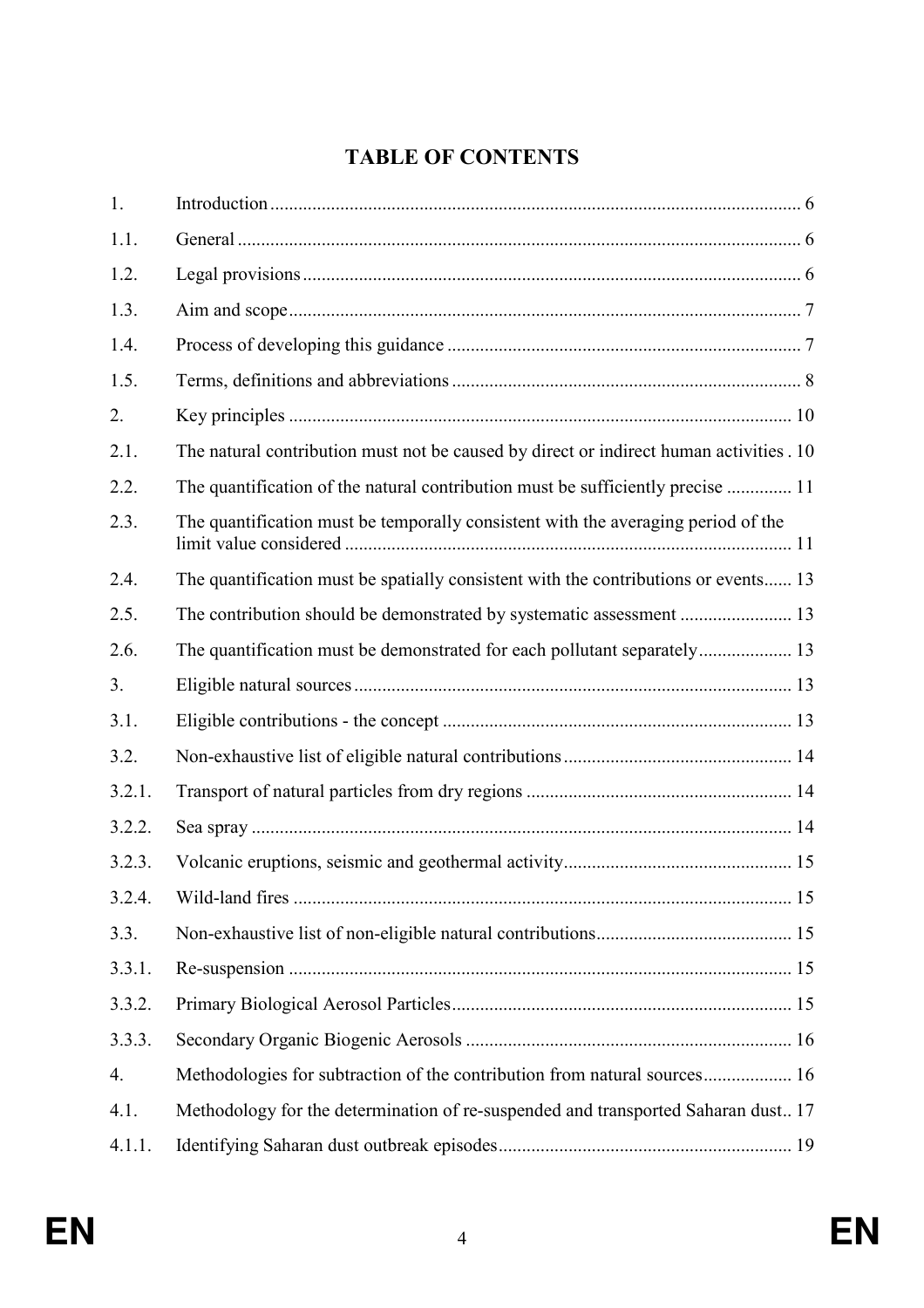| 4.1.2. |                                                                           |  |
|--------|---------------------------------------------------------------------------|--|
| 4.1.3. | Regional background measuring stations and spatial representativeness  21 |  |
| 4.1.4. |                                                                           |  |
| 4.1.5. |                                                                           |  |
| 4.1.6. |                                                                           |  |
| 4.1.7. |                                                                           |  |
| 4.2.   |                                                                           |  |
| 4.2.1. |                                                                           |  |
| 4.2.2. |                                                                           |  |
| 4.2.3. |                                                                           |  |
| 4.3.   |                                                                           |  |
| 4.3.1. |                                                                           |  |
| 4.4.   |                                                                           |  |
| 4.4.1. |                                                                           |  |
| 4.4.2. |                                                                           |  |
| 5.     |                                                                           |  |
| 6.     |                                                                           |  |
| 7.     |                                                                           |  |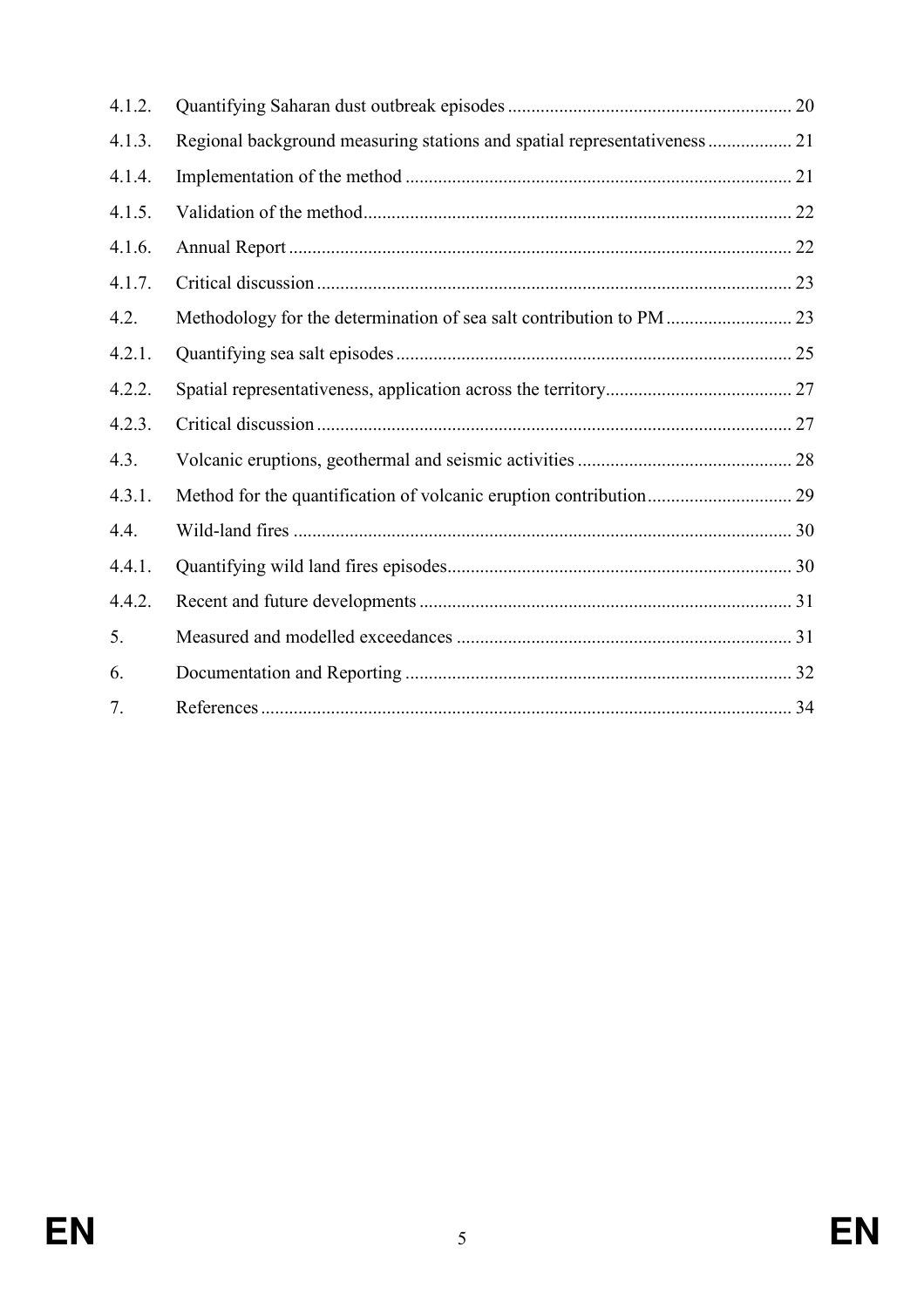# 1. INTRODUCTION

# 1.1. General

When concentrations of regulated pollutants exceed the air quality limit values set in the EU ambient air quality legislation, the exceedance may be partly caused by natural sources, in particular in the case of particulate matter and sulphur dioxide. The Directive 2008/50/EC gives the possibility to provide evidence that the exceedances are attributable to natural sources. In this case, the exceedances are not considered as such for the purpose of complying with the relevant provision of the Directive.

# 1.2. Legal provisions

The rationale behind the possibility to subtract natural contributions is provided by Recital 15 of Directive 2008/50/EC: 'Contributions from natural sources can be assessed but cannot be controlled. Therefore, where natural contributions to pollutants in ambient air can be determined with sufficient certainty, and where exceedances are due in whole or in part to these natural contributions, these may, under the conditions laid down in this Directive, be subtracted when assessing compliance with air quality limit values.<sup>12</sup>

Article 2 of Directive 2008/50/EC defines contributions from natural sources as 'emissions of pollutants not caused directly or indirectly by human activities, including natural events such as volcanic eruptions, seismic activities, geothermal activities, wild-land fires, high-wind events, sea sprays or the atmospheric re-suspension or transport of natural particles from dry regions'.

The legal basis for subtracting contributions from natural sources is set out in Article 20 of Directive 2008/50/EC which states:

"Member States shall transmit to the Commission, for a given year, lists of zones and agglomerations where exceedances of limit values for a given pollutant are attributable to natural sources. Member States shall provide information on concentrations and sources and the evidence demonstrating that the exceedances are attributable to natural sources.

Where the Commission has been informed of an exceedance attributable to natural sources in accordance with paragraph 1, that exceedance shall not be considered as an exceedance for the purposes of this Directive.

 $\overline{2}$  In previous air quality legislation, a similar, though more limited provision was given, with a focus on natural events. Article 5(4) of Directive 1999/30/EC relating to limit values for sulphur dioxide, nitrogen dioxide and oxides of nitrogen, particulate matter and lead in ambient air provided a derogation accompanied by the obligation to implement an action plan in cases in which a limit value for  $PM_{10}$  was exceeded owing to concentrations of  $PM_{10}$  in ambient air due to natural events. In these cases Member States had to 'provide the necessary justification to demonstrate that such exceedances are due to natural events'. Article 2 of Directive 1999/30/EC defined natural events as 'volcanic eruptions, seismic activities geothermal activities, wild-land fires, high-wind events or the atmospheric re-suspension or transport of natural particles from dry regions'. The 'guidance on  $PM_{10}$  monitoring and intercomparisons with the reference methods', available on intercomparisons with the reference methods', available on http://ec.europa.eu/environment/air/quality/legislation/assessment.htm, also covered the assessment of natural events. General interpretation of a natural event has been something occurring for a time-limited period, such as Sahara dust outbreak, rather than a constant presence of 'natural particles' such as those originating from sea-spray.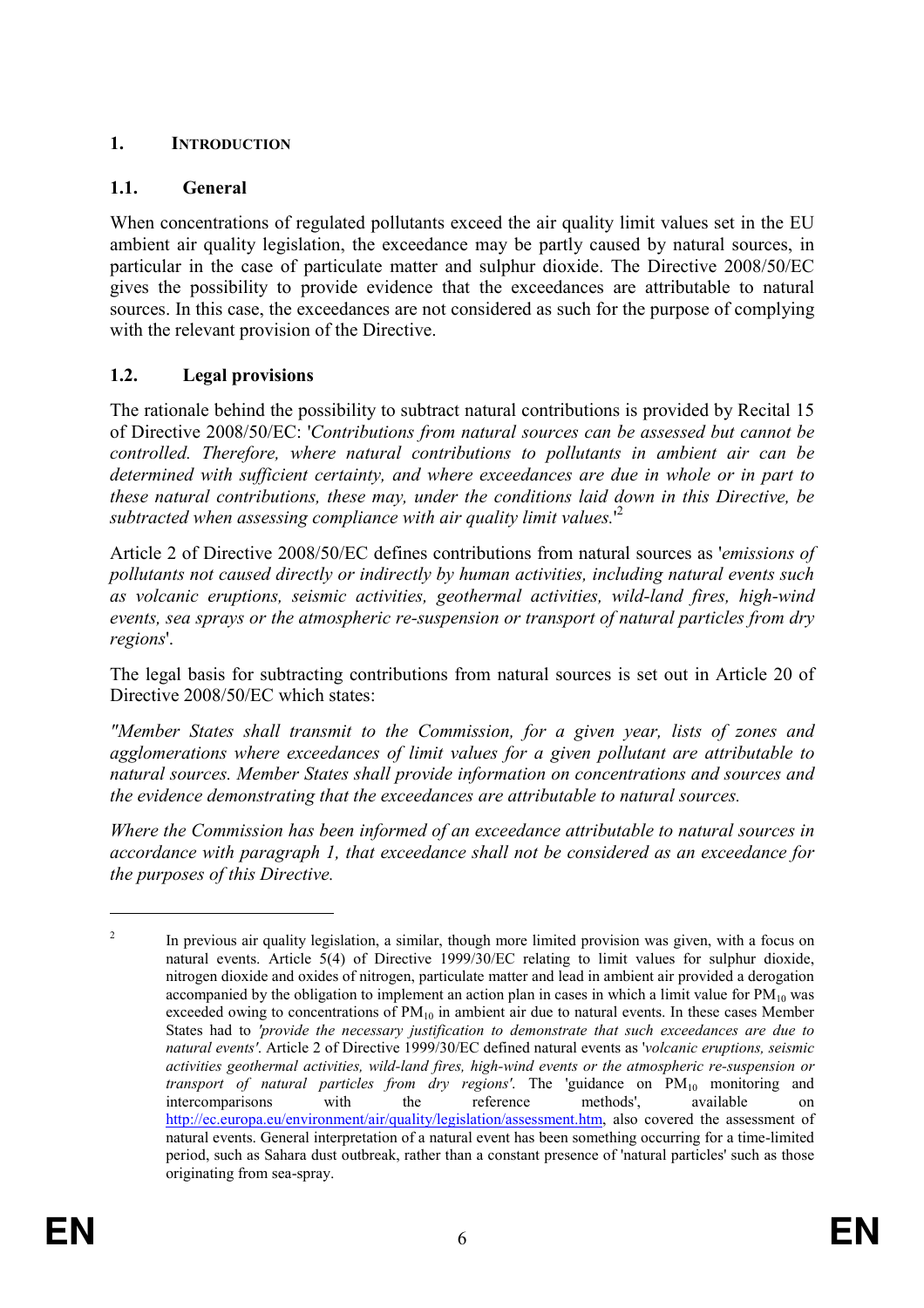The Commission shall by 11 June 2010 publish guidelines for demonstration and subtraction of exceedances attributable to natural sources."

This guidance has been proposed pursuant to Article 20(3) of Directive 2008/50/EC.

# 1.3. Aim and scope

The overall objective of this guidance is to ensure an appropriate and consistent interpretation of the provisions of Article 20 of Directive 2008/50/EC. The guidance gives a more thorough explanation and a non-exhaustive list on which contributions could be considered to be appropriate for subtraction.

The guidance specifies certain criteria that must be respected in order to use in an appropriate way the possibility to discount natural contributions. While the Member States are free to choose the methods to demonstrate where exceedances of limit values for certain pollutants are attributable to natural sources, the Commission will consider this guidance as a benchmark when assessing the quality, the completeness and the comprehensiveness of information provided by the Member States.

As it is difficult to estimate the contribution of natural sources to the total concentration with sufficient certainty, the guidance provides assistance and examples with the aim to facilitate the use of the provisions under Article 20 of Directive 2008/50/EC with adequate quality. The Commission strongly encourages its use as a de minimis approach also to come to a more harmonized implementation of the Directive, facilitate exchange of experience within the Member State as well as between the Member States and streamline the efforts required to demonstrate the contribution of natural sources.

Until now, the discussions with experts of Member States and the conclusions of the Workshop on 'Contribution of natural Sources to PM levels in Europe' have focused on PM (Marelli et al., 2006). This guidance deals with the limit values for  $PM_{10}$ ,  $PM_{2.5}$ ,  $SO_2$ , and CO.

Concentrations of other pollutants like nitrogen dioxide  $(NO<sub>2</sub>)$ , benzene and lead are either not influenced by natural contributions, or the influence, at the current state of knowledge, cannot be measured, assessed and quantified. For this reason there pollutants are not covered by this guidance.

For several pollutants such as ozone  $(O_3)$  only target values exist. These pollutants are therefore not discussed in this guidance.

Natural contributions can vary significantly from place to place. The assessment within a zone, as required by the Directive, is focussed very much on the areas of highest concentration and on areas being representative for the exposure of people for significant time periods. The identification and quantification of natural contributions is not considered a steering element of the assessment strategy. The explanation of an exceedance of a limit value at a specific station by natural contributions does not mean that compliance is necessarily achieved in the entire zone. These issues are not explicitly covered by this guidance as they are to be addressed in the guidance on the assessment under the Directive 2008/50/EC, however they might be brought forward by the Commission whenever Article 20 of Directive 2008/50/EC is applied.

# 1.4. Process of developing this guidance

This guidance is based on the outcome of the following activities: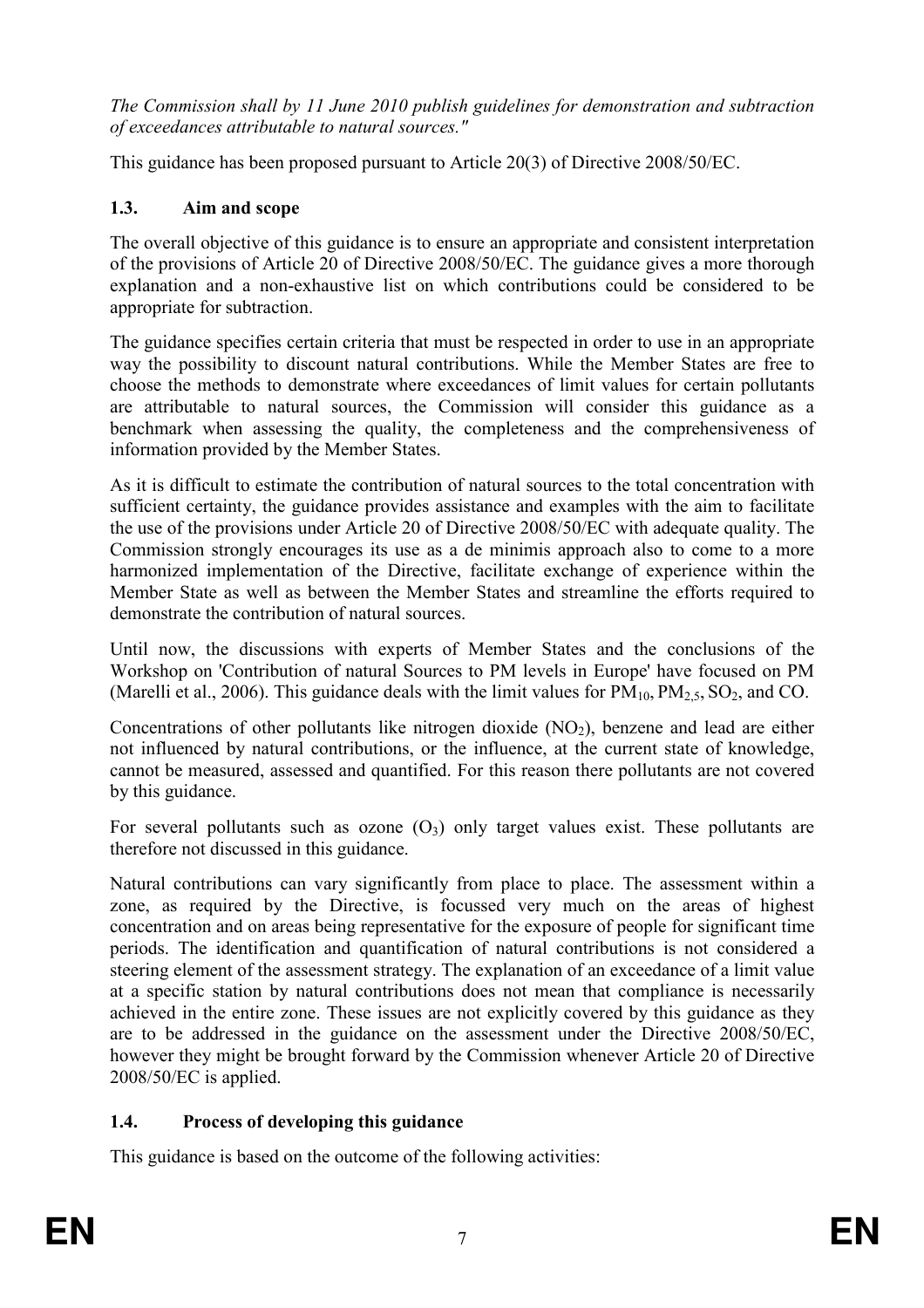- (a) A questionnaire, which was sent to experts from the Member States to develop a consensus view on the definition of natural sources of PM and to collect information on methods to determine its contribution to  $PM_{10}$  concentrations.
- (b) A workshop organized by the Joint Research Centre (JRC) of the European Commission (Ispra) in October 2006 on 'Contributions of natural sources to PM levels in Europe'. The workshop aimed at defining and identifying the origin of the natural sources that may contribute to PM levels and the available methods to quantify this contribution.
- (c) A report 'Contribution of natural sources to air pollution levels in the EU a technical basis for the development of guidance for the Member States' (JRC, MARELLI, 2007) which is based on these discussions with experts and represents the experience of Member States in the identification and evaluation of natural contributions to PM.
- (d) Member States experience and comments on the draft versions of this guidance document.
- (e) A review by the Working Group on Implementation  $(WGI)^3$ .

In the report drafted by the JRC, certain methods and techniques are described as examples, which in the future will probably be further developed. Science will evolve, measurement and modelling techniques will improve over time, and as a result, more information will become available. For this reason, the Commission does not have the ambition to develop new methods and does not prescribe methods to be used, but rather set criteria that need to be met, using appropriate methods. The methods presented in this document derive from methods already in use in some Member States and have been chosen accordingly to the set criteria. For clarity, mandatory language such as shall, must etc. is used. This is without prejudice to the actual legal provisions provided by the Directive 2008/50/EC.

To ensure that the guidance remains up to date: the Commission will monitor the implementation of the criteria set in this guidance in the development of methods used for the quantification of the contribution of natural sources. Workshops may be organized periodically to discuss the progress of methods that can be used for the assessment of natural contributions. Member States will be asked to present their best practices and share the experience as regards the use of the guidance.

Mandatory requirements to ensure that adequate information on natural contributions is reported will be established a part of the forthcoming measures implementing Directive 2008/50/EC as regards provisions on reporting and exchange of information and are therefore not part of this document.

# 1.5. Terms, definitions and abbreviations

Together with the definitions under Article 2 of the Directive 2008/50/EC, the definitions and abbreviations listed in the table below are used in this document. They are also used by the

 $\overline{a}$ 3

The Ambient Air Quality Committee ('the Committee') under Article 29 of the Directive 2008/50/EC met in July 2008, establishing a Working Group on Implementation, which would review guidance documents and other implementation material prepared by the Commission.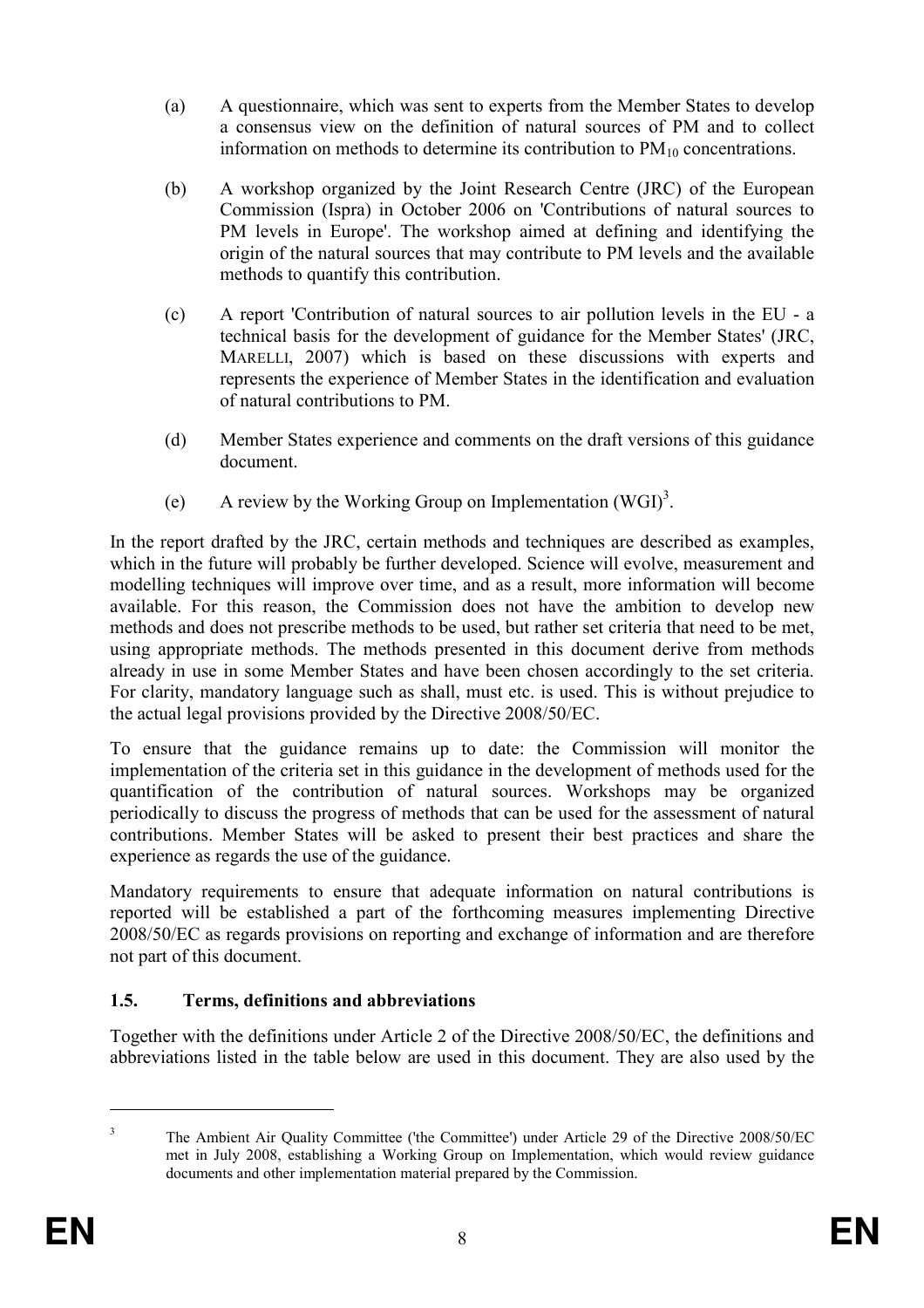Commission when assessing the Member States' reports. It is therefore strongly recommended that the same definitions are used by the Member States when using these terms in their reports. The definitions are taken from the conclusions of the above mentioned workshop and the Atmospheric Emission Inventory Guidebook<sup>4</sup>.

Table 1: Terms and definitions

| <b>Term</b>                                                          | <b>Definition</b>                                                                                                                                                                                                                                                                                                                                                                                                                                                                                                                                                                                                                                             |  |  |  |
|----------------------------------------------------------------------|---------------------------------------------------------------------------------------------------------------------------------------------------------------------------------------------------------------------------------------------------------------------------------------------------------------------------------------------------------------------------------------------------------------------------------------------------------------------------------------------------------------------------------------------------------------------------------------------------------------------------------------------------------------|--|--|--|
| Contribution from natural sources                                    | Contribution from natural sources shall mean<br>concentration of pollutant resulting from emissions<br>not caused directly or indirectly by human activities.                                                                                                                                                                                                                                                                                                                                                                                                                                                                                                 |  |  |  |
|                                                                      | The contribution must obviously have a natural<br>cause. As the JRC report (2006) expresses: 'only<br>contributions to PM from natural sources and that<br>may not be influenced by human action can be<br>deducted from PM levels according to<br>the<br>indications given in the directives. All contributions<br>derived from interactions between natural and<br>anthropogenic actions should not be considered, the<br>sources of the natural contribution may not be<br>influenced, mediated or hindered by human action'.<br>If human action could prevent the excess<br>concentration from happening, the event is also not<br>considered as natural. |  |  |  |
| Transport of natural particles from<br>dry regions / wind blown dust | Re-suspended and transported desert dust particles<br>which have a strong impact on atmospheric visibility<br>and aerosol composition as well as on PM levels.                                                                                                                                                                                                                                                                                                                                                                                                                                                                                                |  |  |  |
| Sea spray                                                            | Finely dispensed sea-water droplets in the air and<br>airborne particles formed by subsequent evaporation<br>of water, caused by the action of the wind on the<br>sea.                                                                                                                                                                                                                                                                                                                                                                                                                                                                                        |  |  |  |
| Volcano                                                              | Site where molten magma / lava occasionally<br>reaches the earth's surface.                                                                                                                                                                                                                                                                                                                                                                                                                                                                                                                                                                                   |  |  |  |
| Wild-land fires                                                      | The burning (naturally or man-made) of non-<br>managed and managed forests and other vegetation,<br>excluding agricultural burning of stubble etc.                                                                                                                                                                                                                                                                                                                                                                                                                                                                                                            |  |  |  |
| Primary Biological Aerosol Particles<br>(PBAB)                       | Material such as spores or pollen, that originally<br>derives from biological processes and that is<br>transferred into the atmosphere without change in its<br>chemical composition.                                                                                                                                                                                                                                                                                                                                                                                                                                                                         |  |  |  |
| (Biogenic)<br>Secondary<br>Organic<br>Aerosol (SOA)                  | The organic fraction of secondary aerosol, formed in<br>the atmosphere from the chain reaction of volatile<br>organic compounds emitted by soils and vegetation,                                                                                                                                                                                                                                                                                                                                                                                                                                                                                              |  |  |  |

<sup>4</sup> AEIGB: EEA (2006)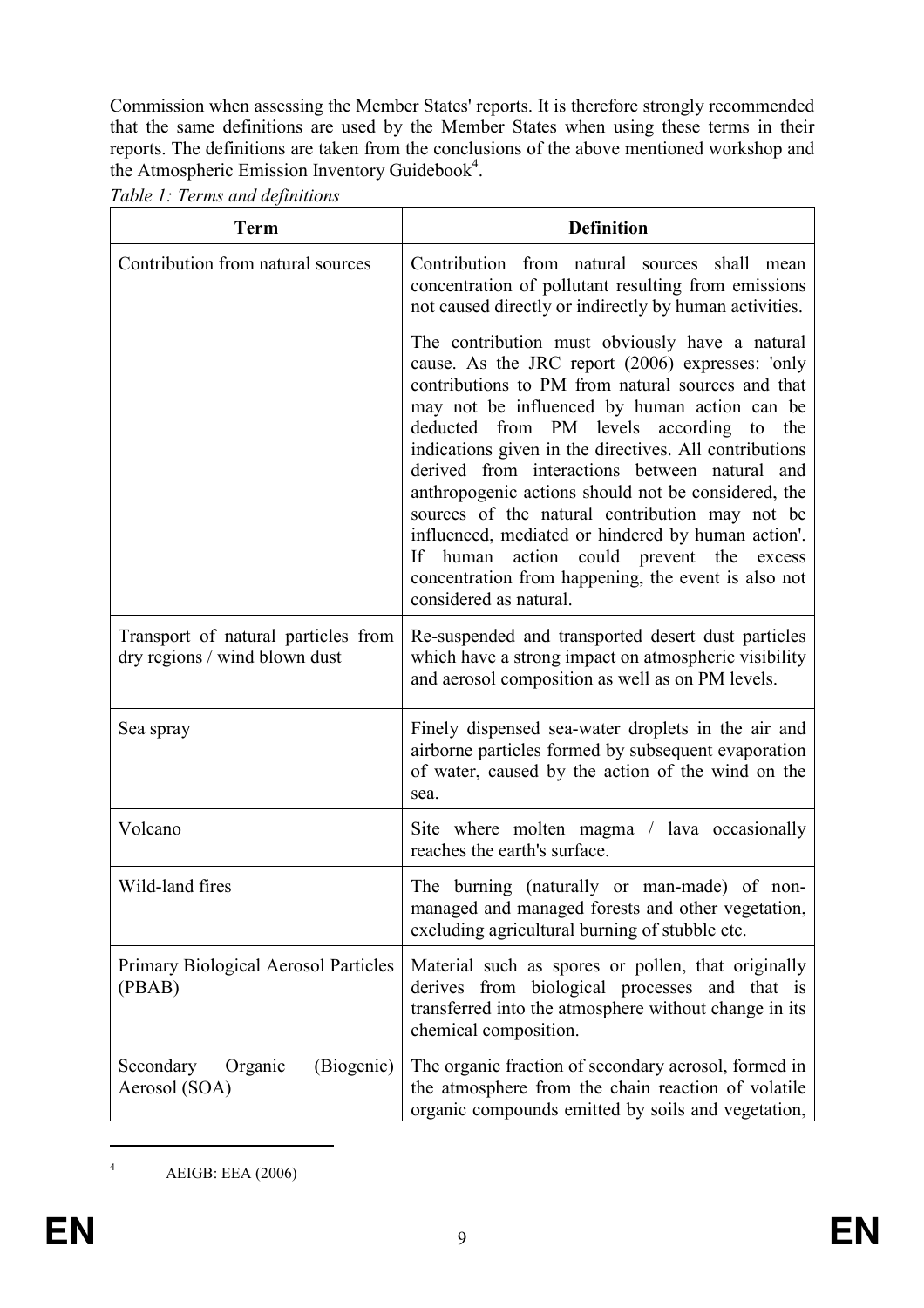| Term               |         |  | <b>Definition</b>                                                                                                                                                                                                          |  |  |
|--------------------|---------|--|----------------------------------------------------------------------------------------------------------------------------------------------------------------------------------------------------------------------------|--|--|
|                    |         |  | including trees, and their degradation products.                                                                                                                                                                           |  |  |
| Volatile<br>(VOCs) | Organic |  | Compounds Organic compounds from anthropogenic and<br>biological sources, other than methane, that are<br>capable of producing photochemical oxidants by<br>reactions with nitrogen oxides in the presence of<br>sunlight. |  |  |

### 2. KEY PRINCIPLES

For the purpose of subtracting natural contributions it is necessary to provide a robust demonstration and quantification of the actual natural contribution to the concentrations. Member States should therefore respect a minimum set of requirements or criteria, hereafter referred as the 'key principles':

Table 2: Key principles

| No.            | <b>Key Principle</b>                                                                                                                     |
|----------------|------------------------------------------------------------------------------------------------------------------------------------------|
| 1              | Natural contributions must not be caused by direct or indirect human activities.                                                         |
| 2              | The quantification of the natural contribution must be sufficiently precise.                                                             |
| 3              | The quantification of the natural contribution must be temporally consistent with the<br>averaging period of the limit value considered. |
| $\overline{4}$ | The quantification of the natural sources must be spatially described.                                                                   |
| 5              | The contributions must be demonstrated in a process of systematic assessment.                                                            |
| 6              | The quantification of the natural sources must be demonstrated for each pollutant<br>separately.                                         |

#### 2.1. The natural contribution must not be caused by direct or indirect human activities

For the subtraction to be allowed, the contribution from a natural source may not be influenced, mediated, hindered, or limited by human action. Contributions of particles formed by the interaction of natural with anthropogenic compounds as well as all natural emissions that can be controlled to some extent by appropriate human-initiated measures can therefore not be subtracted from observed pollutant concentrations. Consequently agriculture (including livestock-breeding) cannot be considered a natural source. Domestic animals can be fully controlled by their masters and are therefore not a natural source.

According to the definition of a natural contribution the following evidences shall be provided in the description of the method:

(a) that the 'identified contribution' has natural origin;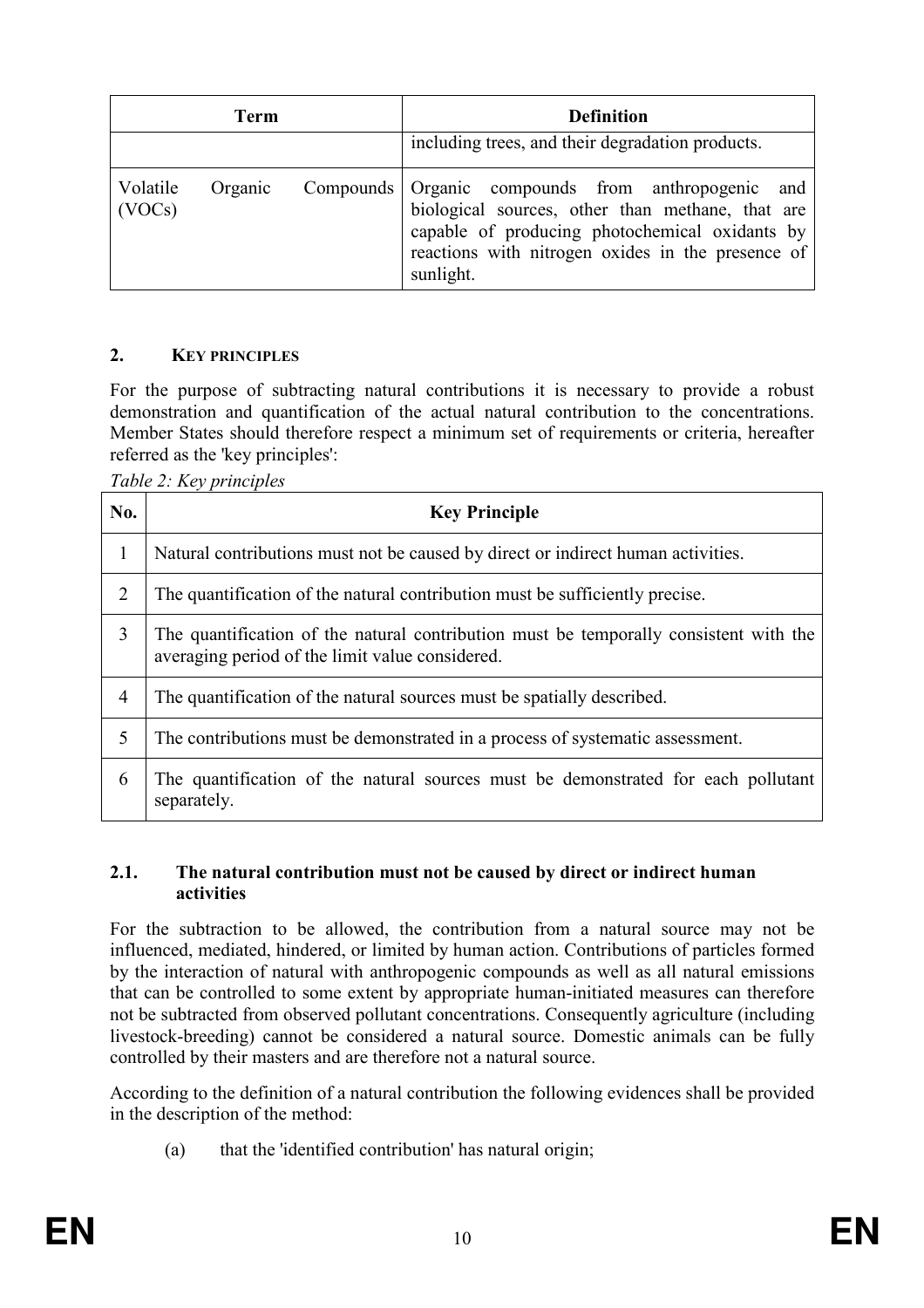- (b) that the 'identified contribution' does not derive from interactions between natural component and anthropogenic components;
- (c) that human action could not prevent or significantly reduce the 'identified contribution'.

# 2.2. The quantification of the natural contribution must be sufficiently precise

- (a) Pursuant to Article 20(2) of Directive 2008/50/EC, an exceedance shall not be considered as an exceedance for the purposes of the Directive if the Commission has been informed that this exceedance can be attributed to natural sources in accordance with Article 20(1) of the Directive. This implies that:The contribution from a specific natural event or natural background contribution needs to be expressed in numerical terms so as to make it possible to identify and distinguish anthropogenic and natural components of the observed concentrations. This can be done in several ways, as discussed in detail in Chapter 4.
- (b) The quantification of the natural contribution must be as precise as possible. Every assessment comes with uncertainties, which Member States need to consider. The best estimate needs to be used at all times, as opposed to low or high estimates. When addressing the uncertainties, Member States need to remove all bias from the results, in particular any artefacts introduced by anthropogenic contributions. While there might not always be an ideal marker available that leads to a very specific natural contribution, Member States must aim to identify contributions from different eligible natural sources (and then add them up if necessary) rather than through process of successive elimination of known anthropogenic contributions. The 'unknown' in the source apportionment can not be considered as natural contributions.
- (c) Uncertainties regarding the quantification must be provided when reporting.

#### 2.3. The quantification must be temporally consistent with the averaging period of the limit value considered

Each limit value has a defined averaging period, describing the time interval over which the measured concentrations are averaged. Limit values for the regulated pollutants and their respective averaging periods are set in the Annex XI and XIV of Directive 2008/50/EC and summarized below:

| <b>Pollutant</b>                                | <b>Averaging period</b> | Limit value                                                                           |  |  |
|-------------------------------------------------|-------------------------|---------------------------------------------------------------------------------------|--|--|
| $PM_{10}$                                       | $1$ day                 | $50 \mu g/m^3$<br>not to be exceeded more than 35 days in a calendar year             |  |  |
|                                                 | 1 calendar year         | $40 \mu g/m^3$                                                                        |  |  |
| $PM_{2.5}$                                      | 1 calendar year         | $25 \mu g/m^3$                                                                        |  |  |
| Sulphur dioxide<br>1 hour<br>(SO <sub>2</sub> ) |                         | 350 $\mu$ g/m <sup>3</sup><br>not to be exceeded more than 24 days in a calendar year |  |  |
|                                                 | 1 day                   | $125 \mu g/m^3$                                                                       |  |  |

Table 3: Directive 2008/50/EC limit values and averaging period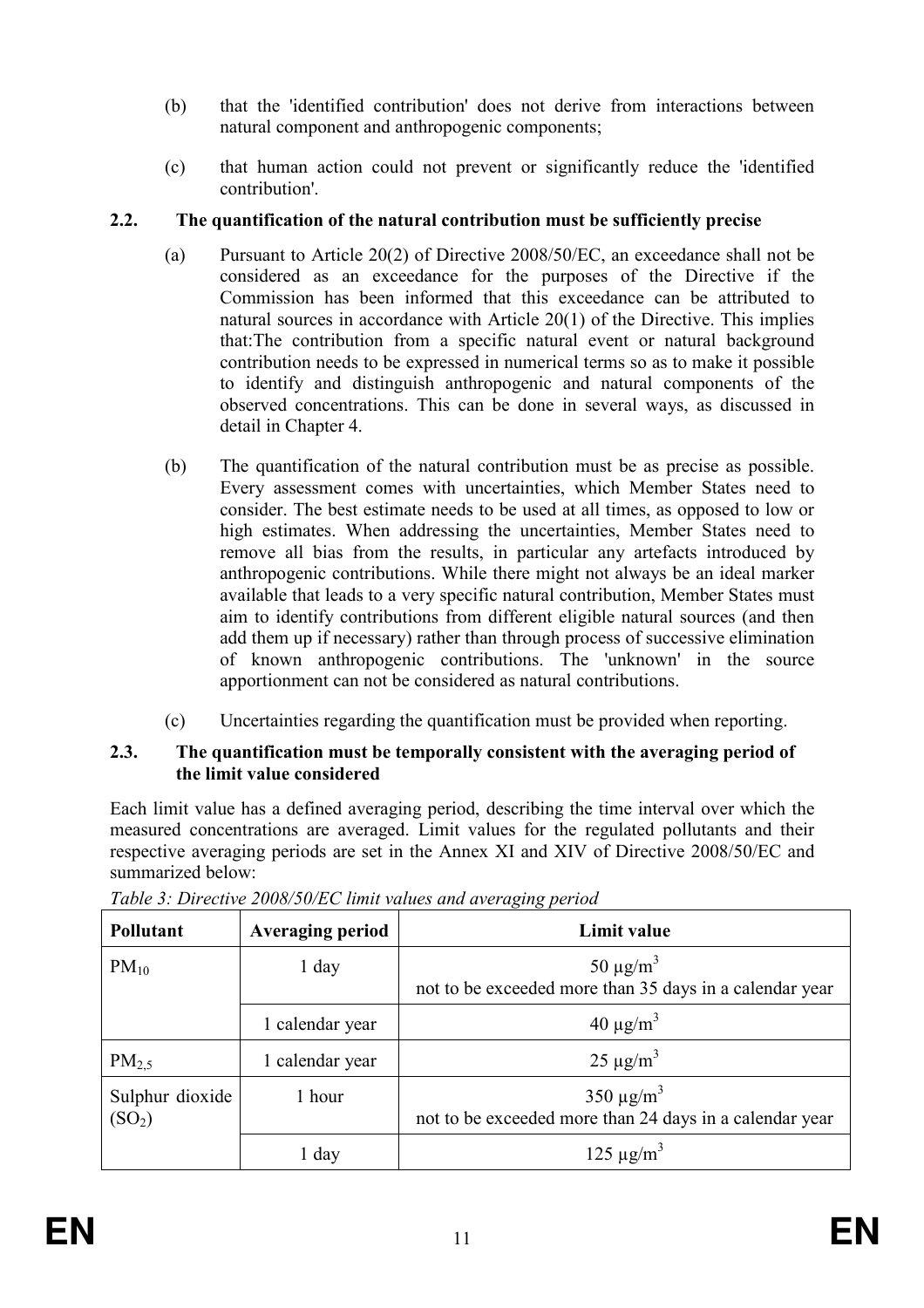| <b>Pollutant</b>            | <b>Averaging period</b>      | Limit value                                                                |  |  |
|-----------------------------|------------------------------|----------------------------------------------------------------------------|--|--|
|                             |                              | not to be exceeded more than 3 days in a calendar year                     |  |  |
| Nitrogen<br>dioxide $(NO2)$ | 1 hour                       | $200 \mu g/m^3$<br>not to be exceeded more than 18 days in a calendar year |  |  |
|                             | 1 calendar year              | $40 \mu g/m^3$                                                             |  |  |
| Carbon<br>Monoxide (CO)     | maximum daily<br>8-hour mean | $10 \text{ mg/m}^3$                                                        |  |  |
| Benzene                     | 1 calendar year              | $5 \mu g/m^3$                                                              |  |  |
| Lead                        | 1 calendar year              | $0,5 \mu g/m^3$                                                            |  |  |

The natural contributions relevant for this guidance can be divided in two subgroups:

- (a) The first type consists of events that occur on an occasional basis, and last for a limited, short term period, for example a couple of days; this type consequently is mostly connected to hourly and daily limit values. It includes the transport of Saharan dust and wildfires<sup>5</sup>.
- (b) The second type of natural contribution, for example sea spray, takes place continuously, although with different intensity. This type of contribution can thus be also interpreted as natural background contribution and can significantly affect the short-term limit values as well as the annual limit values.

The occurrence of a natural contribution event and its intensity is not fixed in time. The preload concentration may also vary considerably. As a consequence a given natural source must be identified to contribute to the observed concentration during the appropriate averaging period, in order to be discountable. If not, it is not eligible for subtraction<sup>6</sup>.

For the purpose of subtracting a contribution of natural origin during a particular hour, day or other short-term averaging periods, monitoring results must recognize every short-term event independently.

The use of an average annual amount to quantify the short term contribution (e.g. trough the statistical curve that correlates annual average and number of exceedance) is discouraged; if considered for use it has to be duly demonstrated that the amount subtracted is representative in each instance $<sup>6</sup>$  with respect to the conditions of the short-term methodology.</sup>

<sup>5</sup> Satellite images or aerial photographs are usually satisfactory for the visualisation and the definition of the occurring period of transport of natural particles from dry regions, volcanic eruptions, seismic activities and wildfires.

<sup>6</sup> Example: In the case of sea spray, low wind speeds will lead to periods of low sea salt contribution, but simultaneously to high PM values caused by anthropogenic sources. This might lead to an exceedance of the critical daily mean concentration level  $(50 \mu g/m<sup>3</sup>)$ . In this case there is a clear anti-correlation between sea salt contribution and the exceedance, showing that annually-averaged sea spray contributions cannot be used for attributing individual exceedances of daily mean concentrations of 50  $\mu$ g/m<sup>3</sup>. They can however be used when assessing compliance with the annual limit value.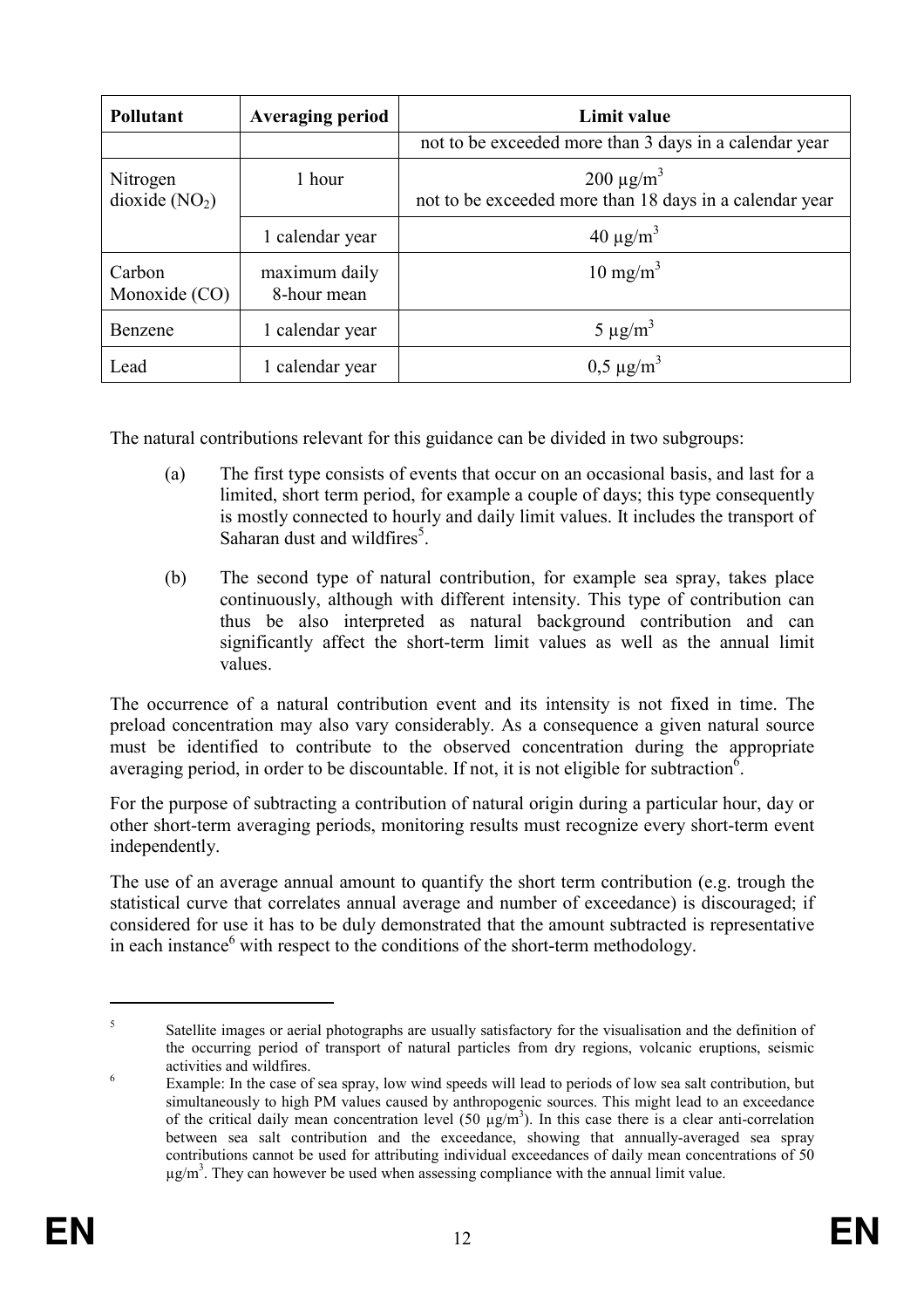It is however considered an acceptable practice to use the short-term 'subtracted concentration' for the calculation of the long-term 'subtracted concentration'. The daily means recalculated by subtracting the daily contribution from natural sources can be used to calculate a new annual mean.

#### 2.4. The quantification must be spatially consistent with the contributions or events

It is necessary to show that a certain natural contribution is present at each particular location where an exceedance occurs. It cannot be concluded from the proven occurrence of a contribution at one site that this contribution was present also at another site.

Determination of the representativeness of the measuring station and modelling plays an important role in applying this principle; natural contributions always exhibit significant spatial variation.

#### 2.5. The contribution should be demonstrated by systematic assessment

The occurrence of a natural contribution should be visible in a systematic and continuous set of measurements. A contribution should cause distinct features in the results of the monitoring process, compared to the rest of the series of measured concentrations. The systematic assessment can exhibit temporal features, or a distinct chemical signature.

### 2.6. The quantification must be demonstrated for each pollutant separately

The demonstrated occurrence of a natural contribution for a certain pollutant does not necessarily prove that the same quantification can be extrapolated to any other pollutant<sup>7</sup>. A natural source subtraction therefore needs to be demonstrated for each pollutant individually.

#### 3. ELIGIBLE NATURAL SOURCES

### 3.1. Eligible contributions - the concept

Whether or not a natural contribution can be subtracted in relation to the demonstration of compliance with limit values is not decided by the type of natural contribution but rather by satisfaction of the 'key principles' described above. The burden of proof remains with the Member States.

Section 3.2 presents a list with different kinds of natural contribution. The Commission considers that these can be subtracted in line with the requirements of Directive 2008/50/EC. For these natural contributions, methods are available that are in line with the key principles; they are presented in Chapter 4. The list is non-exhaustive and Member States are free to provide quantification and the related evidence of other contributions, as long as the stated key principles are met. Subject to approval by the Commission, contributions from such other natural sources can be subtracted accordingly.

In Section 3.3, the list of potential natural sources is given for which the Commission is of the opinion that the current level of knowledge cannot justify to consider any contribution for subtraction.

<sup>7</sup> Typical examples are particulate matter  $PM_{10}$  and its subfraction  $PM_{2.5}$ . Sea-spray or Saharan dust has distinct size-distribution characteristics and its impact must be individually evaluated for  $PM_{10}$  and  $PM<sub>2.5</sub>$ .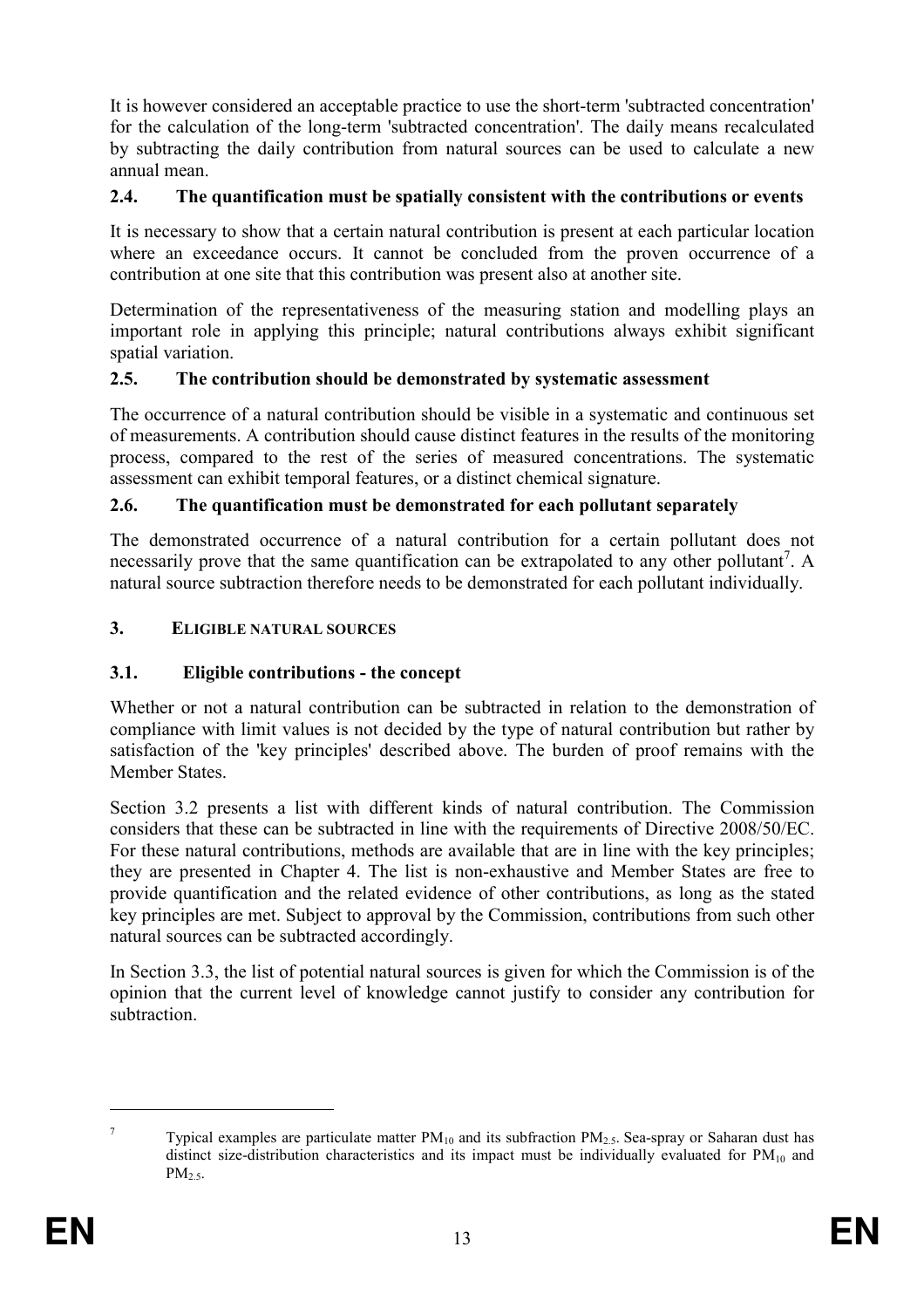# 3.2. Non-exhaustive list of eligible natural contributions

### 3.2.1. Transport of natural particles from dry regions

Re-suspended and transported desert dust can have a strong impact on atmospheric visibility and aerosol composition as well as on PM levels. For the purpose of this document, two kinds of wind blown dust events are distinguished:

- (a) Saharan dust may contribute more than  $60\%$  to the total  $PM_{10}$  concentration in Mediterranean countries during a strong dust pollution event. This may lead to exceedances of the daily average concentration of 50  $\mu$ g/m<sup>3</sup>. Although these events are detected with a much higher frequency in the Mediterranean domain, Central and Northern Europe are also sporadically influenced. This long distance transport of mineral particles is initiated by massive resuspension processes in arid zones in North Africa. Natural episodes of high PM10 levels are more frequent in spring/summer periods. Saharan dust particles can account for a fraction of both  $PM_{10}$  and  $PM_{2.5}$ .
- (b) Wind blown dust can also be caused by re-suspension from dry or barren grounds in one of the Member States and subsequent atmospheric transport over long distances. Two elements make it difficult to assess the natural component of this contribution:
	- Long-term anthropogenic developments have contributed to the current state of land use; therefore the contribution has been influenced by human action;
	- the re-suspension process itself might be caused by human action.

Member States thus need to be very cautious in identifying the true natural origin when assessing this contribution. Particles directly re-suspended by agricultural activities or that originate from agricultural field (e.g. ploughed field) should be considered as formed by the interaction of natural with anthropogenic activities and shall not be considered eligible for deduction. In other cases wind blown dust can also have as its source a dry and barren natural area in one of the Member States, such for instance in the larger sandy-soiled areas of the Danube–Tisza interfluve and the Great Hungarian Plain. These areas, covered by thick sandy layer with an extension of some thousands hectares, are mostly under natural protection and their natural land use is preserved and strictly controlled.

### 3.2.2. Sea spray

Marine aerosol is characterized on the basis of its origin and distinguished by two different types:

- (a) one of primary origin, mainly sea salt (a fraction of primary organic sulphur particles), and
- (b) one of secondary origin, consisting mainly of non-sea-salt sulphate and organic matter, both produced by gas-to-particle conversion.

Sea salt is quantitatively the major contributor to the marine aerosol mass. Sea spray formation occurs more intensely during high wind episodes, in particular in Northern European Member States. The variability of the sea salt contribution together with the anti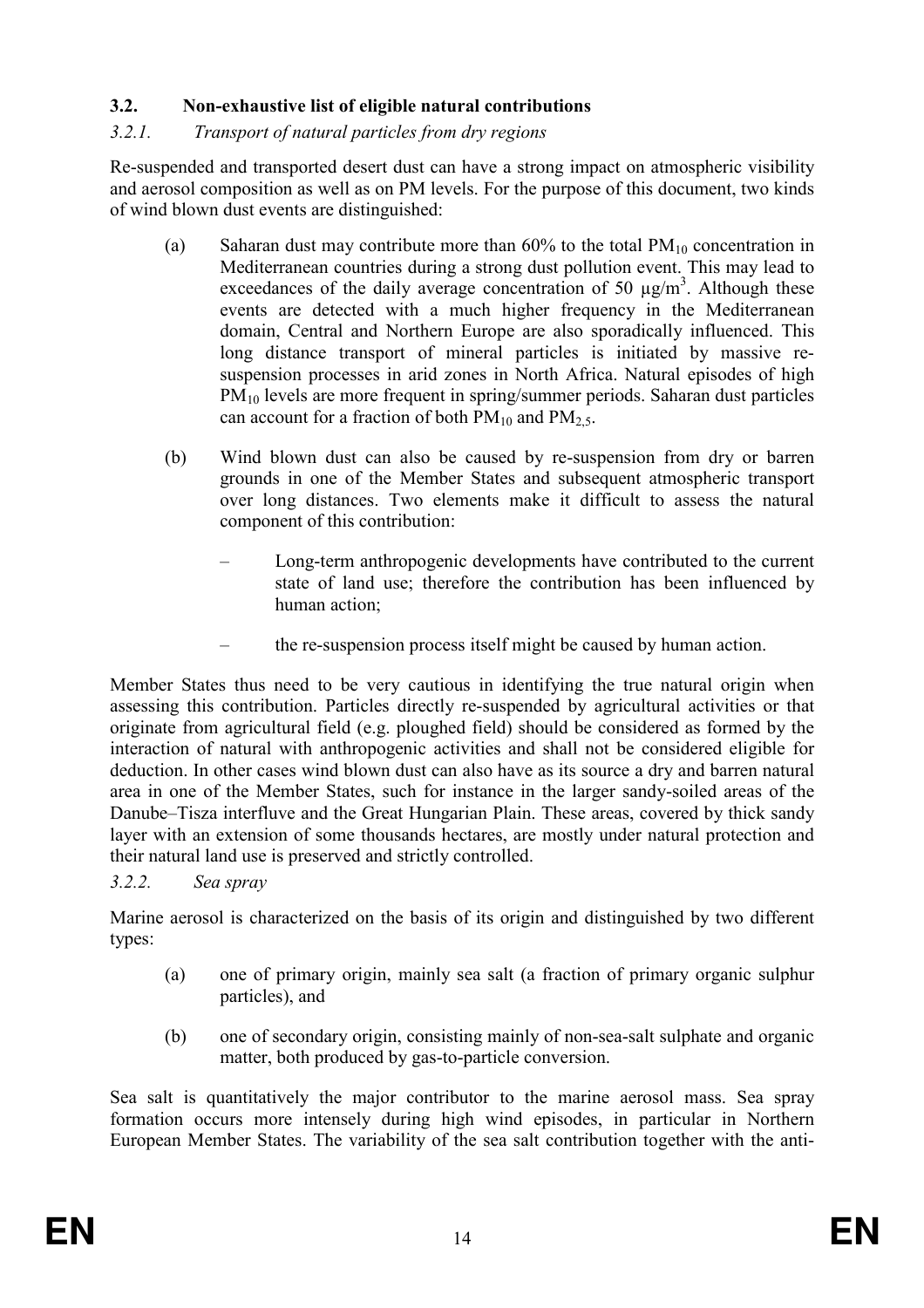correlation existing between sea salt concentration and PM values caused by anthropogenic sources should be taken into account when deducting its contribution.

# 3.2.3. Volcanic eruptions, seismic and geothermal activity

Volcanic, seismic and geothermal events may cause sporadically high  $PM_{10}$  levels in EU Member States. This is mostly due on some islands in the Mediterranean area and Iceland. Fine ash could represent an important local source. Volcanoes also emit  $SO_2$ , which in addition contributes to the formation of secondary particles.

# 3.2.4. Wild-land fires

Forest fires are mostly started by humans. The EEA estimates that 90 % of all Mediterranean fires and 87% of fires in the boreal region of Russia originate from human activity  $\frac{8}{3}$ . It is very difficult to prove that a forest fire is not started by humans. In many cases forest fires may be prevented or controlled with appropriate actions. Forest fires may affect PM levels, and incomplete combustion may cause the release of substantial quantities of CO. Especially in dry regions, hot summer conditions with strong winds can boost the fire significantly, causing the plumes to travel over long distances. Member States should take the cause of the fire into account when assessing this contribution; most often it can not be treated and calculated as a natural source.

If a Member State suffers high PM concentrations due to wild-land fire outside its own country, it may still be appropriate to subtract the contribution from the fire of the total PM levels for compliance purposes. In such situation provisions on transboundary pollution contained in Article 25 of the Directive should also be considered and implemented, especially in case of frequent and reiterated fire episodes.

# 3.3. Non-exhaustive list of non-eligible natural contributions

# 3.3.1. Re-suspension

Several processes on hard surfaces cause re-suspension of dust which can contribute significantly to the airborne particle loading in cities and along roads. The re-suspended particles can be of natural and anthropogenic origin, with re-suspension initiated by both natural and human actions; on roads and pavements, atmospheric turbulence is mainly caused by passing vehicles. The abrasion of the road surface and the degradation of tyres are common sources. Quantification of different contributions is not possible with sufficient accuracy. Experts from the Member States thus agreed at the October 2006 JRC workshop that an exceedance of the limit value due to re-suspension processes should not be eligible. Such re-suspended particles can also not be included in the total 'natural mix' to which an exceedance could be attributed.

# 3.3.2. Primary Biological Aerosol Particles<sup>9</sup>

Primary biological aerosol particles (PBAPs) comprise material that originally derives from biological processes without change in the chemical composition of the material. They include individual units such as pollen, spores, bacteria and viruses, as well as fractionated

<sup>8</sup> EMEP/EEA emission inventory guidebook 2009 – 11.B Forest fires.

<sup>9</sup> In June 2010 the Italian competent authority provided references to recent research results that can potentially be used to determine the natural contribution from PBAB. The references are included in the literature review of the guidance (Winiwarter 2009, Bauer 2008, Szidat 2006, Lanz 2009, and results of the projects Natair (2007) and Parfil (2008)). This and other new information will be used in the revision of the guidance.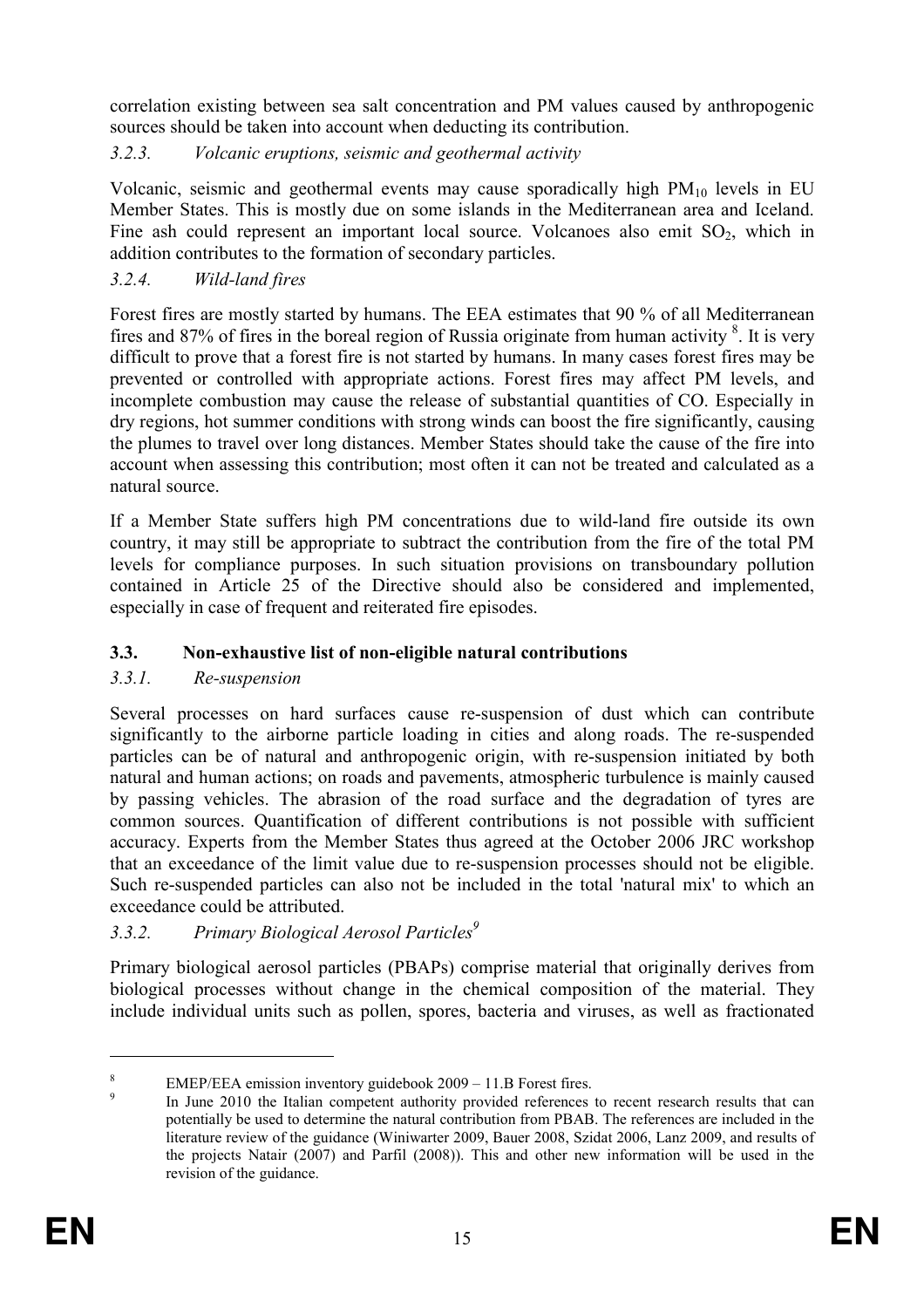material like plant debris. Pollen and spores can be present in the atmosphere in very large amounts. The spatial distribution of PBAPs is highly dependent on atmospheric transport conditions; in urban areas the formation of smaller particles like bacterial aerosol is prevalent, while rural regions provide a large amount of pollen and spores. While PBAP do not exhibit a clear seasonal trend some individual species, such as spring-time pollen, have their own seasonal behaviour.

Pollen are typically 30 um and above in size, while spores, bacteria and viruses are extremely small but often abundant in high number concentrations. The contribution to  $PM_{10}$  mass levels is very limited in winter time, and may comprise  $5\%$  of  $PM_{10}$  in ambient air in periods when vegetation is particularly active (Winiwarter et al., 2006).

Currently, whilst PBAPs are biological in origin, little is known about how they are produced. It is not clear whether such processes should be considered natural. Agricultural activity might play an important role in formation processes. The source of PBAPs in the atmosphere cannot be determined, and long-range transmission can not be excluded. Experts at the October 2006 JRC Workshop concluded that an exceedance of the limit value due to PBAPs can not be eligible and can not be included in the total 'natural mix' to which an exceedance could be attributed.

This position is currently under review and any new information will be considered in the next version of the guidance. Member States may challenge the current position by providing specific evidence, in particular if a transboundary contribution can be determined (see consideration under Section 3.2.4).

# 3.3.3. Secondary Organic Biogenic Aerosols

Secondary aerosols are formed by complex chemical reactions to which both biogenic VOCs and anthropogenic VOCs contribute. VOCs emitted from vegetation and their degradation products contribute to the organic fraction of secondary aerosol. The most important interaction of biogenic VOCs is with compounds that may be both anthropogenic and natural (NO<sub>x</sub> and O<sub>3</sub>) in origin, with the associated complex chemical pathways still being an area of active research.

Secondary Organic Aerosol (SOA) formed by oxidation of VOC is a common fraction of PM and may be important in particular during summer time in vegetated areas. Exceedances in these areas are rare, and occur usually in winter when the biogenic fraction is often of much minor importance compared to the anthropogenic fraction. For this reason an exceedance of the limit value should not be attributed to this source, and SOA can also not be included in the total 'natural mix' to which an exceedance could be attributed.

#### 4. METHODOLOGIES FOR SUBTRACTION OF THE CONTRIBUTION FROM NATURAL **SOURCES**

This chapter describes some existing methodologies developed for the identification and quantification of the contribution of natural sources.

This guidance, being in line with the subsidiary character of the Directive, does not have the ambition to prescribe mandatory methods and to cover all the specific natural sources that may exist throughout the Member States. The methodologies presented in this chapter derived, when available, from existing methods used in certain Member States to identify and quantify natural contribution, have been chosen and presented with the main purpose to show how a methodology can fulfil the minimum requirements set by the key principles described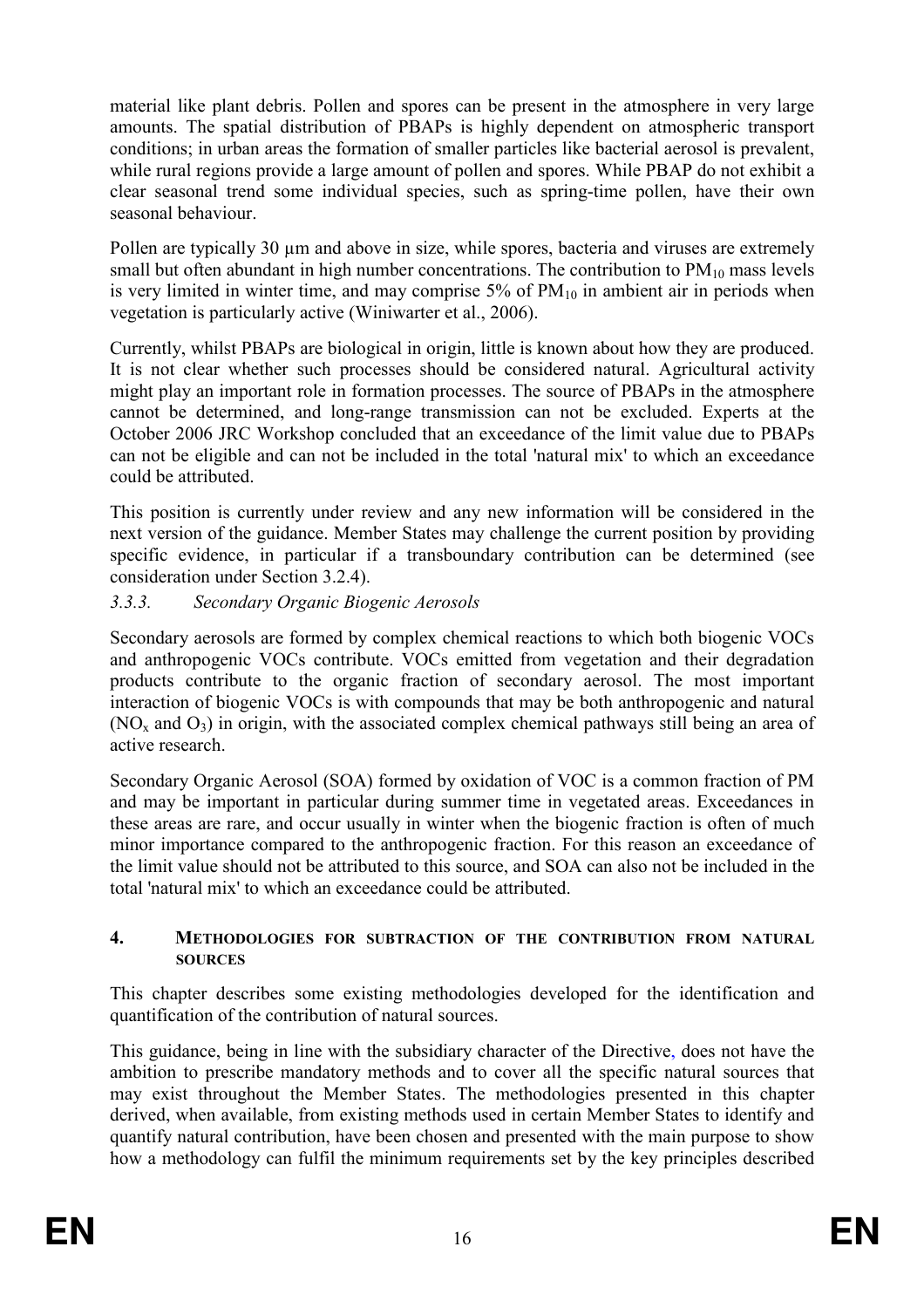in Chapter 2. The following methodologies should be considered as neat examples which, when implemented, should be adapted in relation to the Member State's specificity and can be improved to increase their accuracy and precision taking into account the new and future knowledge. Other methodologies exist, some have also been published (e.g. Perrino 2009).

#### 4.1. Methodology for the determination of re-suspended and transported Saharan dust

The following describes a procedure to determine the African origin of the exceedances of the daily mean concentration of  $50\mu\text{g/m}^3$ . The procedure is based on a method developed in Spain and Portugal (Querol et al., 2006) for application in both countries<sup>10</sup>. It focuses on the daily limit value; discounting the contributions by re-suspended and transported natural Saharan dust episodes in the calculation of the annual average of  $PM_{10}$  may however also have a relevant impact on the annual limit value (up to 10  $\mu$ g/m<sup>3</sup> in Eastern Mediterranean, 6  $\mu$ g/m<sup>3</sup> in the Canary Islands, 4  $\mu$ g/m<sup>3</sup> in the Southern Spain, and 2  $\mu$ g/m<sup>3</sup> in the North-western Mediterranean)<sup>11</sup>. Influences on  $PM_{2,5}$  have also been evidenced. In *Figure 1* the impact of Saharan dust episodes on annual means and on daily exceedances is shown.



<sup>&</sup>lt;sup>10</sup> The method was scientifically validated and published (Escudero et al., 2007).

See Querol et al. (2009) where this methodology is applied to the whole Mediterranean basin with participants from Greece, Cyprus and Spain, and data also from Italy and France.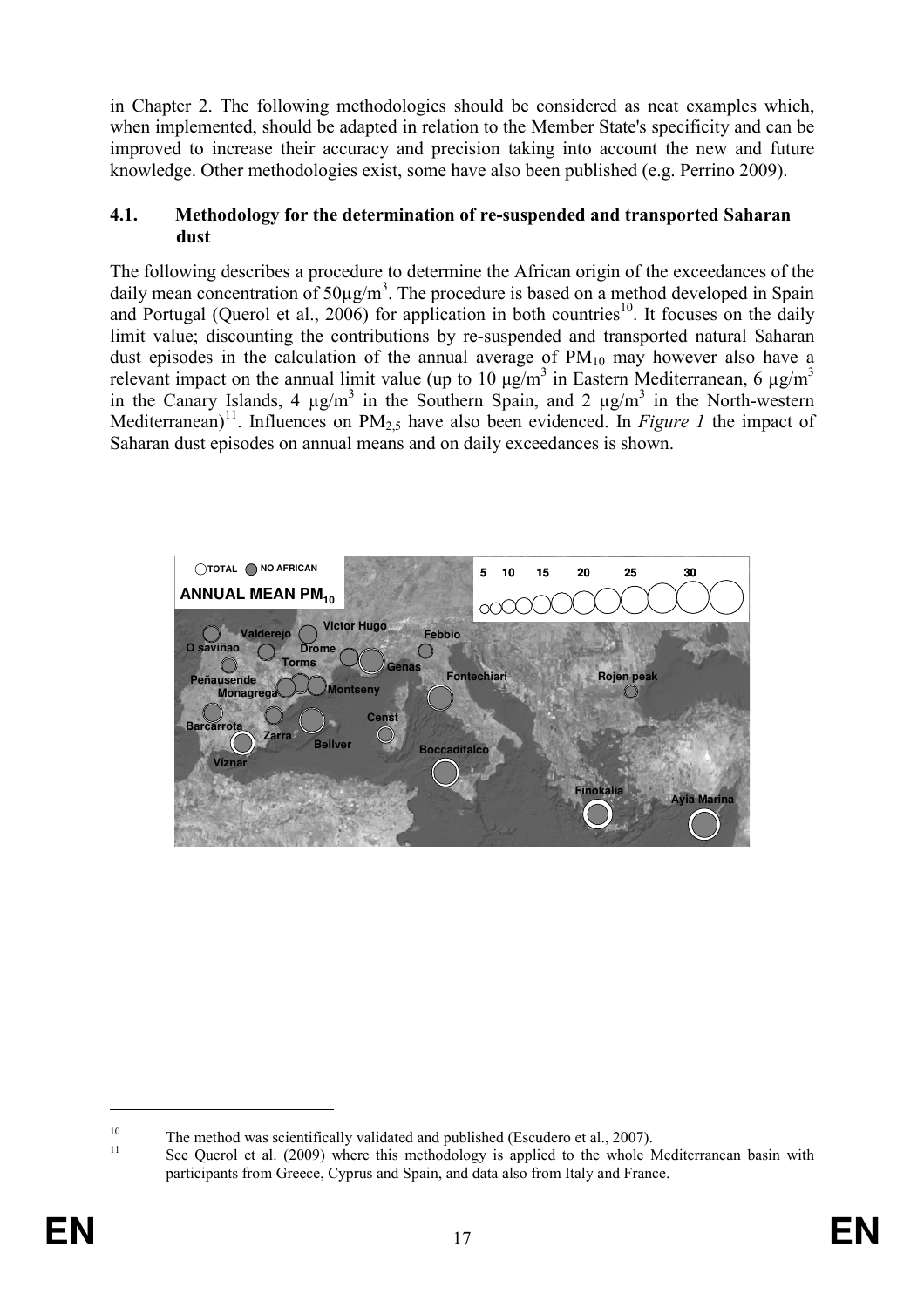

Figure 1: Location of the PM monitoring sites selected for the study. Top: Mean annual  $PM_{10}$ levels for all days (white circles) and excluding the African dust outbreak days (grey circles). Middle: Mean annual African dust contribution to  $PM_{10}$  levels. Bottom: Mean annual number of daily exceedances of 50 µg/m3 due to African dust (right circle) and due to other causes (left circles)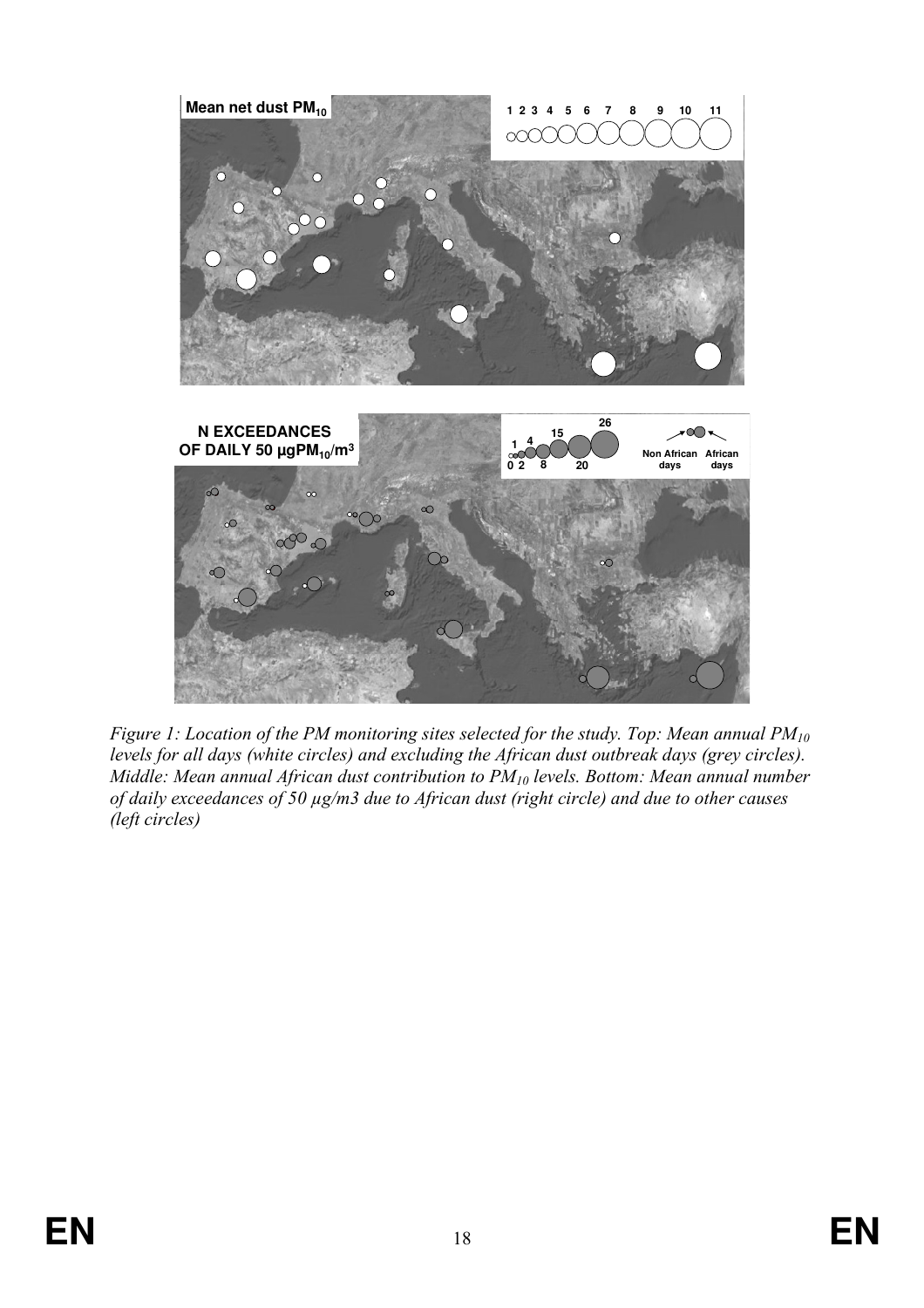This method allows the quantification of the contribution of natural sources on a daily basis and can thus be used for the subtraction in respect of both  $PM_{10}$  limit values (third key principle - Chapter 2). The procedure can be summarized in the following tasks.

# 4.1.1. Identifying Saharan dust outbreak episodes

To identify the occurrence and the duration of the African episodes the following steps should be taken:

- Interpretation of the daily meteorological situations with the 5-day back trajectories of the calculated daily air masses at 12h, for 750, 1500 and 2500 metres above sea level such as provided by the HYSPLIT model (Hybrid Single-Particles Lagrangian Integrated Trajectories, version 4; Draxler and Rolph, 2003; http://www.arl.noaa.gov/ready/hysplit4.html), including modelled vertical speed. The conclusions drawn from the analysis of back trajectories should be validated by means of the inspection of synoptic meteorological charts, such as available at http://www.ecmwf.int.
- Consultation of the maps of aerosol index of Ozone Monitoring Instrument (OMI), which can be obtained at <u>ftp://toms.gsfc.nasa.gov/pub/omi/images/aerosol</u>. These maps display the results of OMI measurements, which determine the total ozone column from the ultraviolet radiation. As the measurements of ozone with this device are perturbed by the presence of absorbing aerosols, it is possible to extract further products as the aerosol index. It is important to highlight that the OMI does not detect African events produced at surface level and therefore it is advisable also to check the daily satellite images where this type of events are clearly visible. These maps can be obtained at: http://oceancolor.gsfc.nasa.gov/SeaWiFS/HTML/dust.html.
- Consultation of the daily results of aerosol models such as SKIRON (http://forecast.uoa.gr), BSC-DREAM (http://www.bsc.es/projects/earthscience/DREAM/) and NAAPs (http://www.nrlmry.navy.mil/aerosol/).
- Execution of HIRLAM model for obtaining wind fields at surface and higher altitudes in order to identify possible contributions. It calculates 5-day isentropic back trajectories data from the European Centre for Medium-Range Weather Forecasts (ECMWF).
- The information on the levels of PM measured with real time equipment (for example beta attenuation or oscillating microbalance TEOM instrument) at regional background stations, where available, should be consulted. A rapid enhancement of  $PM_{10}$  levels in the network and in particular regional background stations may indicate an occurrence of a dust episode triggering further specific activity for identification and quantification of the event. The data from measuring stations that are not equipped with real time instruments but PM filter samplers should be used in a final stage together with the real time corrected measurements to validate the episodes.

These steps will result in tables containing a compilation of the levels of PM registered in the regional background stations, with an indication of the days and areas with African dust contributions.

Due to the long travel time of Saharan dust, a single Saharan dust event may cause high  $PM_{10}$ levels on different days at stations that are far apart, particularly when the African air masses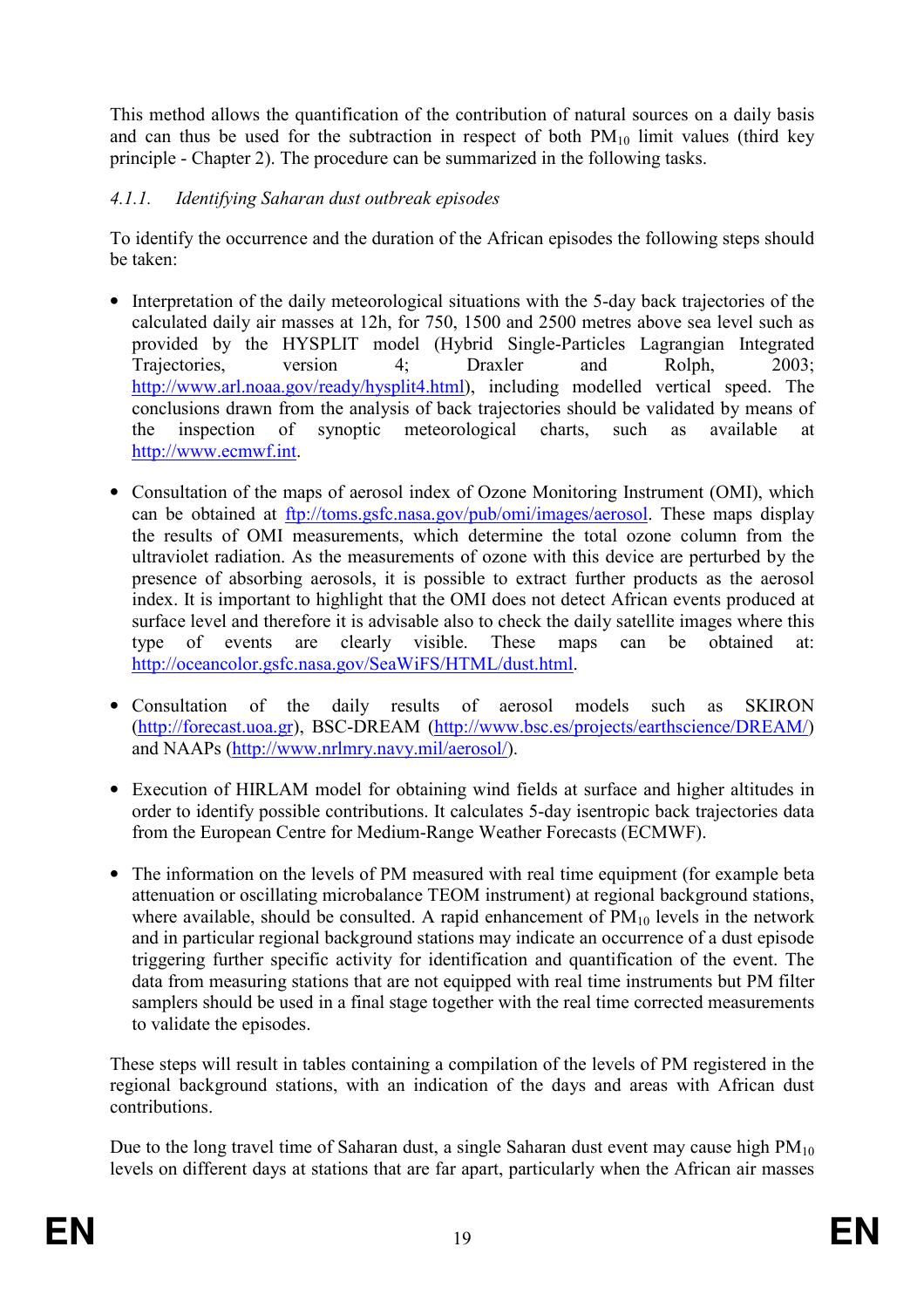transported are followed by episodes of intense Atlantic advection that renew the regional air masses. In more stagnant conditions, however, these particles, which have travelled over a long distance, can have a considerable residence time during which the  $PM_{10}$  levels remain rather high. Some studies show that this ongoing effect on the  $PM_{10}$  levels often lasts between from 1 to 3 days after the advection of African air masses $^{12}$ .

Note that in the near future some of the above steps may be provided directly as the product of the operational GMES-Atmosphere service. Find already available pre-operational products at http://www.gmes-atmosphere.eu/.

# 4.1.2. Quantifying Saharan dust outbreak episodes

In order to quantify the fraction of the  $PM_{10}$  regional background levels not attributed to the African dust outbreak for the days with identified African influence, in each time series of the station of corresponding regional background, the monthly moving percentile 40 is determined for each day, excluding days with identified African influence. The value corresponding to this calculated moving 40 percentile is subtracted from the daily average of PM<sub>10</sub> determined in the station of regional background for every day affected by the African contribution. The 40 percentile is selected from validation studies used with chemical speciation data. Thus, the moving 40 percentile of 30 days with the evaluated days being in the position 15 is reproducing well in the Iberian Peninsula the regional background levels without African dust contributions (Escudero et al. 2007, Pey 2008).

The monthly moving percentile 40 is a site specific indicator which reproduces the background concentration existing in the Iberian Peninsula during days with prevailing atmospheric advective conditions. The use of this indicator in other countries has not been validated and no certainty exists on its accuracy. In absence of specific studies that identify the statistical indicator that better reproduce  $PM_{10}$  background concentration the use of a more conservative indicator, like the average of the  $PM_{10}$  concentrations registered during 15 days before and 15 days after the analyzed dust outbreak episode excluding the days with the identified episode, or the moving 50 percentile of 30 days, should be preferred.

With this procedure, by subtracting the 40 percentile or the 30 days average value from the bulk PM10 levels recorded during the 'Saharan' day at the relevant regional background station, the daily net dust load in  $PM_{10}$  is obtained.

The daily values of net dust load in  $PM_{10}$  registered in regional background stations is added to the tables previously mentioned for the coincident days with episodes of African  $PM_{10}$ .

<sup>&</sup>lt;sup>12</sup> In certain cases in which incursions of masses of African dust occur over Europe,  $PM_{10}$  levels can be affected by these natural episodes during the days (1 or 2 days) after the last day in which the retrotrajectories indicate the existence of the episode. This is due to:

a) When the African air masses are transported over Europe, these are not always followed by episodes of intense Atlantic advection that renew the regional air masses, i.e. the African dust has a time of residence during which it noticeably affects  $PM_{10}$  levels;

b) These African air mass intrusions developed vertically. According to several authors (De Tomasi, 2003; Alpert et al., 2004; Balis et al., 2004; Perez, C., 2005) during all the scenarios of transport of African air masses towards the Iberian Peninsula dust reaches a minimum altitude of 1500 ms over sea level. If we consider that the particle deposition between 1 and 10 microns have an average speed of 0.6 cm/s or 518.4m/day (see figure of Zender et al., 2003, http://meted.ucar.edu/mesoprim/dust/print.htm). This means that in approximately 3 days, the particulate matter that has travelled to about 1500 m will fall out. In the centre of the Iberian Peninsula (with an average altitude of 500m) this material would need around 2 days to deposit once the intrusion finished.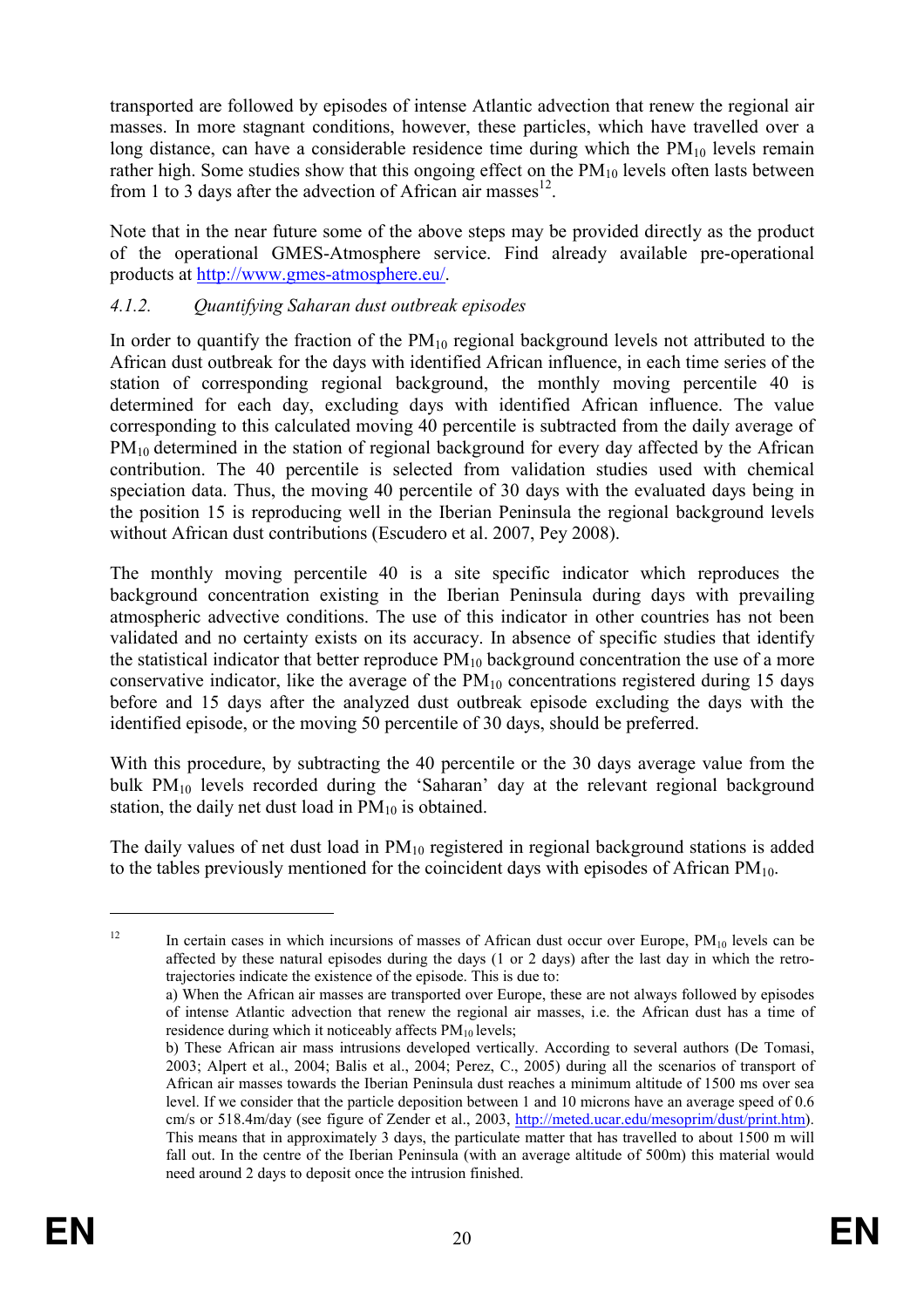# 4.1.3. Regional background measuring stations and spatial representativeness

The aim of the method is to subtract, for those days for which an episode of Saharan dust contribution has been identified, the daily net Saharan dust load determined at the regional background stations from the assessed concentrations in the affected areas $^{13}$ .

The contribution of Saharan dust episodes generally depend on the area within a Member State. It can also vary considerably with the altitude; often air masses with a high Saharan dust load may show the highest concentrations in the upper layers.

The choice of regional background stations and the definition of their spatial representativeness play an important role for enabling full coverage of the territory and for determining which assessed net dust load in  $PM_{10}$  measured in the regional background can be considered representative.

For these reasons Member States that use this method need to identify the regional background stations that are used for determining the net dust load and their spatial representativeness. Important to this respect are examples to estimate/ensure the representativeness of those stations (representativeness and classification of air quality measuring stations<sup>14</sup>, criteria for monitoring sites under EMEP; EMEP Manual for Sampling and Chemical Analysis, chapter  $2^{15}$ , NILU, 2001).

### 4.1.4. Implementation of the method

For the days identified as belonging to an episode of African dust, the daily net African dust load (see above) is subtracted from the assessed concentration. If the result is lower than the critical daily level (50  $\mu$ g/m<sup>3</sup>), this exceedance can be attributed to the natural contribution.

For example: at an urban background station and a traffic station, daily mean  $PM_{10}$ concentrations of 55  $\mu$ g/m<sup>3</sup> and 90  $\mu$ g/m<sup>3</sup> are registered respectively during a day for which an investigation indicates that a Saharan air mass intrusion has taken place. At the regional background station used as reference for those mentioned stations, a daily mean value of 41  $\mu$ g/m<sup>3</sup> is registered simultaneously. The moving 40 percentile of 30 days with the evaluated day being in the position 15 reaches 15  $\mu$ g/m<sup>3</sup>. Therefore the net African dust load at this regional background station, and therefore in the region for which it is representative, is 41-  $15=26 \text{ µg/m}^3$ . In this case the exceedance registered in the urban background station can be attributed to a natural contribution (55-26= 29  $\mu$ g/m<sup>3</sup> <50  $\mu$ g/m<sup>3</sup>), but the exceedance at the traffic station (90-26= 64  $\mu$ g/m<sup>3</sup> > 50  $\mu$ g/m<sup>3</sup>) has to be considered of anthropogenic origin.

It may occur in very few cases that an air mass with high Saharan dust load leads to different influences at certain heights. Since some of the selected regional background reference stations may not be well representative for the station considered, e.g. because it is located at substantially higher altitudes than the related urban networks, it could be possible that they register even higher levels of  $PM_{10}$  than certain stations in the urban context. In these cases the more representative net dust load may be calculated averaging the Saharan contributions

<sup>&</sup>lt;sup>13</sup> In the Iberian Peninsula a network of 20 regional background sites (from currently available monitoring sites from air quality networks, including EMEP) is used to cover the regional background levels of Spain and Portugal (including, Canary and Balearic Islands, Madeira and Azores).

<sup>&</sup>lt;sup>14</sup> Concept developed in a project funded by the European Commission, DRAFT FINAL REPORT, http://ec.europa.eu/environment/air/quality/legislation/pdf/report\_uba.pdf.

<sup>&</sup>lt;sup>15</sup> http://www.nilu.no/projects/CCC/manual/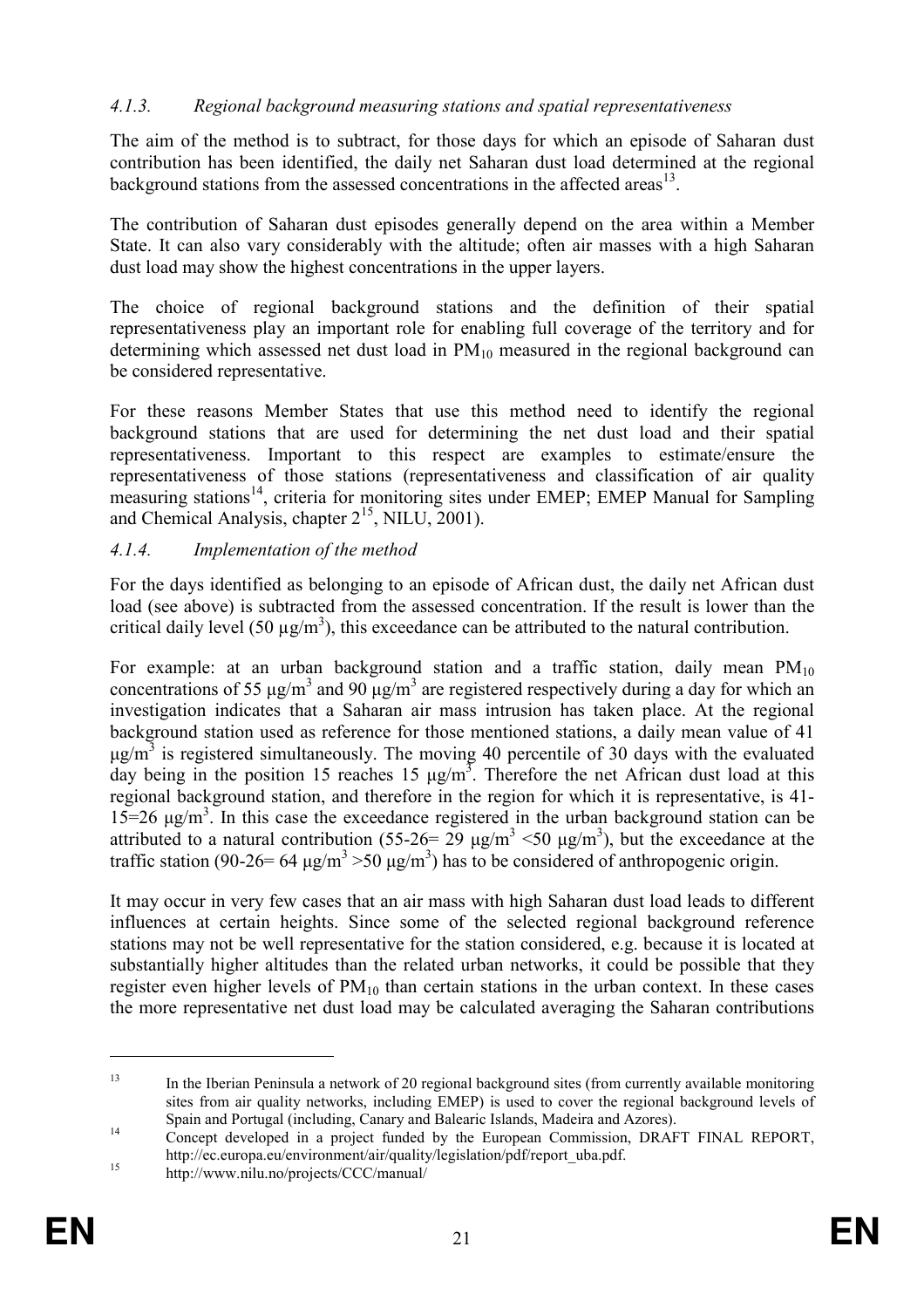obtained in the reference regional background station and other closest regional background stations. If the result after subtracting net dust load is still a negative value, it has to be replaced by the moving 40 percentile of 30 days calculated at the urban site, excluding the 'Saharan' days. The problem described here is due to the limited representativeness of the reference stations and must be adequately addressed if the provisions on natural contributions in the area are to be applied on a sustained basis.

# 4.1.5. Validation of the method

Since the particulate material of the Sahara/Sahel region is mainly constituted by quartz, calcite, dolomite and clay minerals, direct analysis of Ca,  $A<sub>1</sub>O<sub>3</sub>$ , Fe<sub>2</sub>O<sub>3</sub>, K, Mg, and the indirect determination of Si  $(3 \times Al_2O_3 = SiO_2)$  and  $CO_3^2(1.5 \times Ca + 2.5 \times Mg = CO_3^2)$  allows the determination of the mineral load contributed by the Sahara.

Although this procedure is quite expensive, and may be sensitive to mineral dust interference coming from other anthropogenic sources (Querol et al., 2001 and 2004 b and c), it is very useful to analyse, campaign-wise, the mineral composition of the particulate collected during the African dust episodes at the regional background stations that are less influenced by local re-suspension and anthropogenic sources. Such analysis is to be used for method validation and for estimation of its uncertainty, as it provides important indication of the method's accuracy.

# 4.1.6. Annual Report

A report should be produced for every calendar year justifying and describing each of the episodes of  $PM_{10}$  attributed to African contributions.

The report shall contain:

- The list of the regional background measuring stations used for the determination of the net dust load and information concerning representativeness of the stations.
- The tables of daily levels of  $PM_{10}$  registered at stations representing regional background.
- The list of dates with the identification of African episodes.
- The values of the daily net African dust load determined by means of the procedure presented before.
- The daily concentration levels before and after subtraction of the net dust load for all assessment points and areas.
- The annual concentration levels before and after subtraction of the net dust load for all assessment points and areas. The difference will yield the mean annual dust contribution from African dust.
- Uncertainty analysis.
- Critical analysis of the applied methodological elements relevant in the reporting year, if appropriate.
- References to the underlying methodological reports/papers.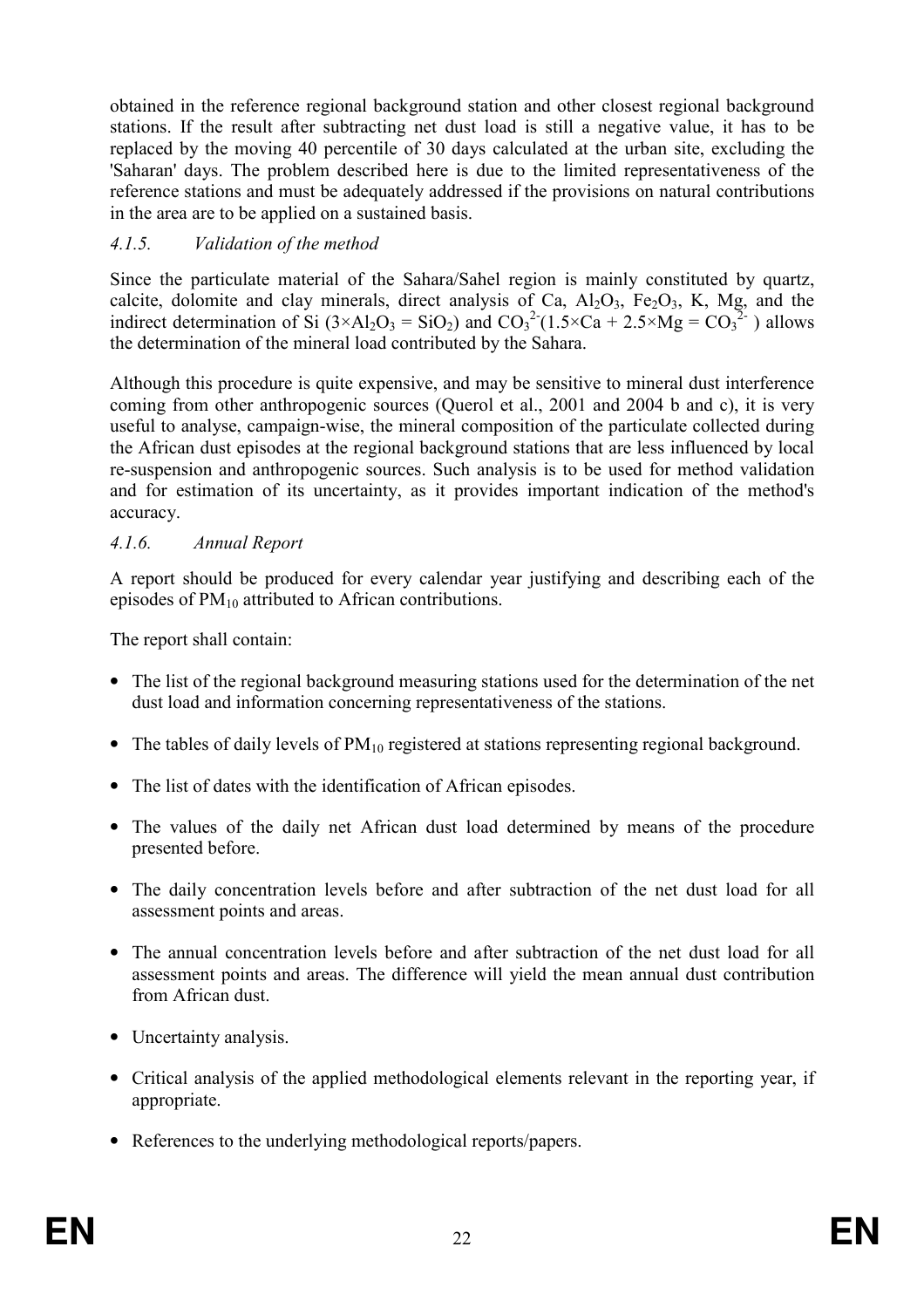# 4.1.7. Critical discussion

To reproduce the background concentration during the days affected by Saharan contributions, different statistical indicators can be used. The use of the moving 40 percentile of 30 days with the evaluated days being in the position 15, excluding days with identified African influence has been tested and validated in the Iberian Peninsula where it well reproduces the regional background levels without African dust contributions.

The use of this indicator in other countries has not been validated and no certainty exists on its accuracy. In absence of specific studies that identify the statistical indicator that better reproduce  $PM_{10}$  background concentration the use of a more conservative indicator, like the average of the  $PM_{10}$  concentrations registered during 15 days before and 15 days after the analyzed dust outbreak episode excluding the days with the identified episode or the moving 50 percentile of 30 days, should be preferred. In the definition of the statistical indicators evidence should be provided that reliable estimations can be achieved, avoiding underestimation of the 'real' background concentrations (i.e. without the Saharan dust contribution). Following the methodology as described above, an underestimation of the background leads to an overestimation of the natural contribution.

#### 4.2. Methodology for the determination of sea salt contribution to PM

Sea salt is an important natural source that could affect the concentrations of particulate matter significantly. It has been evaluated that discounting the sea salt contribution could have a relevant impact in the calculation of the exceedances of the 24-hour limit for  $PM_{10}$  (de Leeuw et al. 2009). The contribution of sea spray varies across the territory usually exhibiting a strong gradient of concentration very close to the coast, as shown in Figures 2 and 3.



Figure 2: Interpolated particulate chloride map for 2006 ( $\mu$ g/m<sup>3</sup>) (Stedman 2009)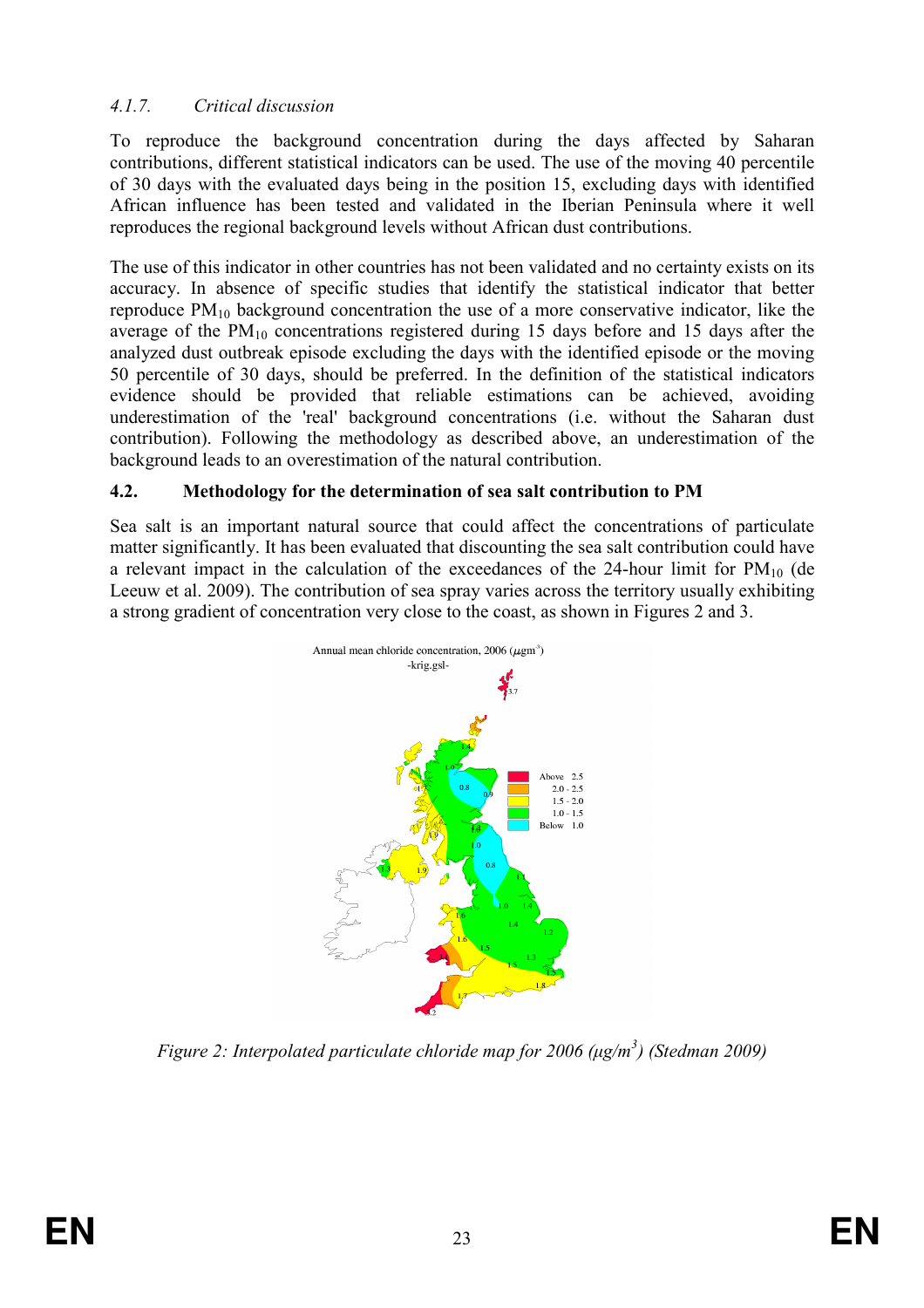

Figure 3: Annual average contribution of sea salt aerosol to the particulate matter concentration in the Netherlands. The estimate is based on interpolation of monitoring results and has been combined with assumptions about the distribution of sea salt along the Dutch coast (Eerens et al., 1998; Eerens, 1998)

It is important to underline that the daily contribution of sea salt is clearly very episodic with a small number of days with high concentration superimposed on a relatively low background. This is illustrated by Figure 4 showing daily measurements of chloride concentrations in Harwell (UK) in 2006.



Figure 4: Daily mean chloride concentration at Harwell in 2006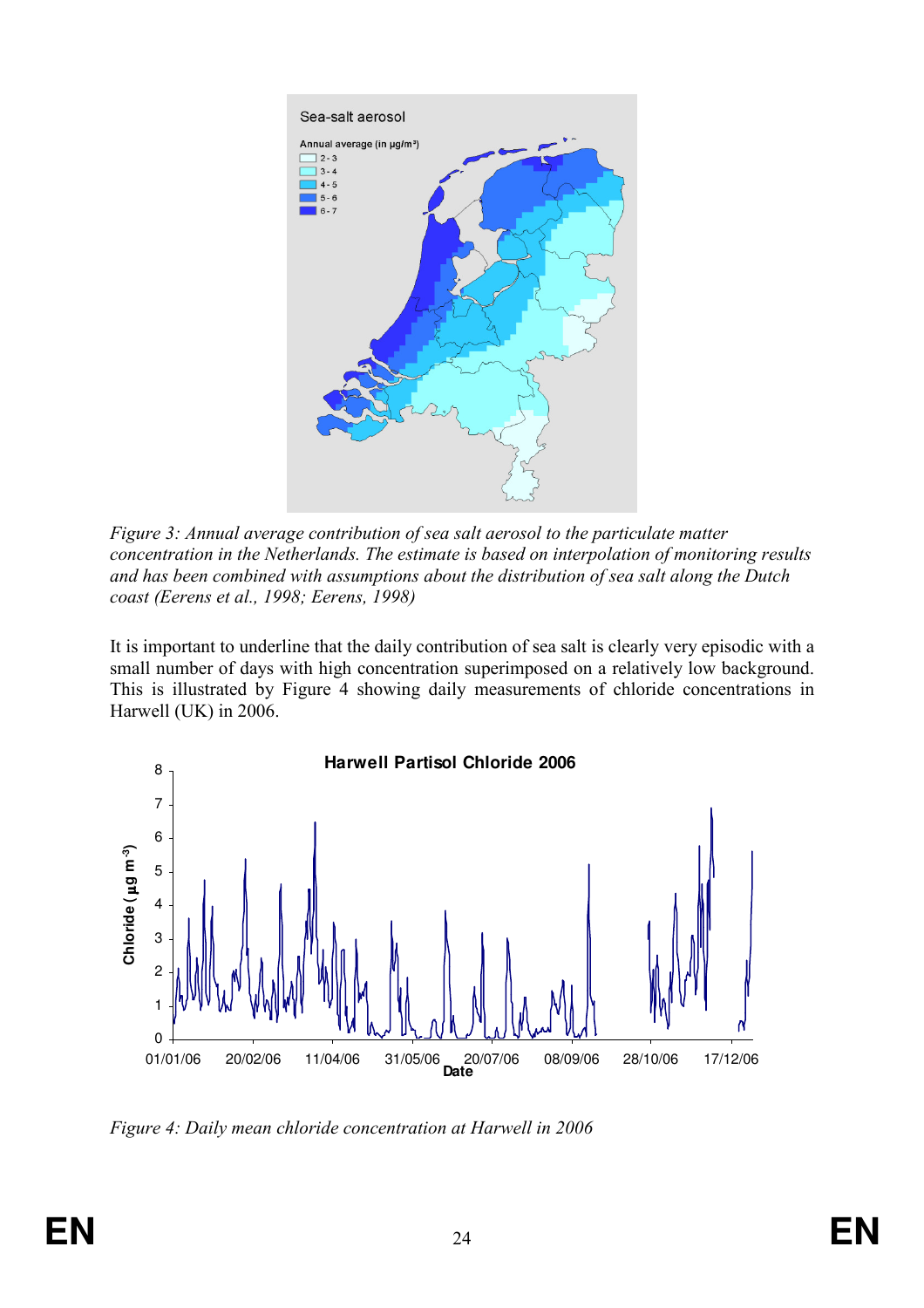Sea spray formation occurs more intensely during episodes of high wind speed, in particular in the Northern part of Europe. Hence these events occur during relatively low ambient  $PM_{10}$ concentration due to favourable atmospheric mixing conditions. On the opposite, conditions of low wind speed in general tend to lead to higher ambient  $PM_{10}$  levels whereas the potential contribution of sea spray is smaller. Data showing the correlations between Na concentration (used as a see salt tracer), wind direction and wind speed, and the anti-correlation between sea salt concentration and PM<sub>10</sub> concentration have been collected in the Netherlands and published in the BOP report 'The contribution of sea salt to  $PM_{10}$  and  $PM_{2,5}$  in the Netherlands' (Manders et al. 2009).

Following the key principles no. 3 and 4, for the purpose of subtracting the sea salt contribution from daily mean values, a method that allows to quantify the impact of the contribution of sea salt on a daily basis and to identify the spatial variation of this contribution across the territory has to be preferred.

Examples of methodologies that estimate the sea salt contribution on the basis of tracer elements such as sodium and chloride are available, but for the time being there is insufficient spatial coverage to produce reliable maps of sea salt concentration on a daily basis.

The method described below is based on a chemical analysis of  $24$ -hour  $PM_{10}$  samples to determine exceedances due to sea salt contribution at the individual  $PM_{10}$  sampling point.

Estimation of sea salt natural contribution on an annual basis can be adequately achieved through application of campaign-based measurements (as described below) and modelling. However, such annual estimates cannot be interpreted as the contribution at a particular day. Member States are also advised not to use such annual estimates in the source apportionment that steers abatement measures in an air quality plan, as it may lead to future exceedances due to overestimation of natural contributions during high pollution episodes.

# 4.2.1. Quantifying sea salt episodes

The contribution of sea spray may be present throughout the year, but with varying intensity. Analysis of the chemical composition of daily aerosol samples or at least of one of the major component of sea salt is suggested to identify and quantify the sea salt contribution. Calculation of the sea salt contribution relates the inorganic ions speciation in the collected aerosol samples to the average sea water composition presented in Table 4.

| <b>Chemical ion</b> | Valence | <b>Concentration</b><br>mg/kg | $%$ by<br>weight | <b>Molecular</b><br>weight | <b>Concentration</b><br>$(\mu mol/kg)$ |
|---------------------|---------|-------------------------------|------------------|----------------------------|----------------------------------------|
| Chloride Cl         | $-1$    | 19345                         | 55.03            | 35.453                     | 546                                    |
| Sodium Na           | $+1$    | 10752                         | 30.59            | 22.990                     | 468                                    |
| Sulphate SO4        | $-2$    | 2701                          | 7.68             | 96.062                     | 28.1                                   |
| Magnesium Mg        | $+2$    | 1295                          | 3.68             | 24.305                     | 53.3                                   |
| Calcium Ca          | $+2$    | 416                           | 1.18             | 40.078                     | 10.4                                   |
| Potassium K         | $+1$    | 390                           | 1.11             | 39.098                     | 9.97                                   |

Table 4: Salt ions in sea water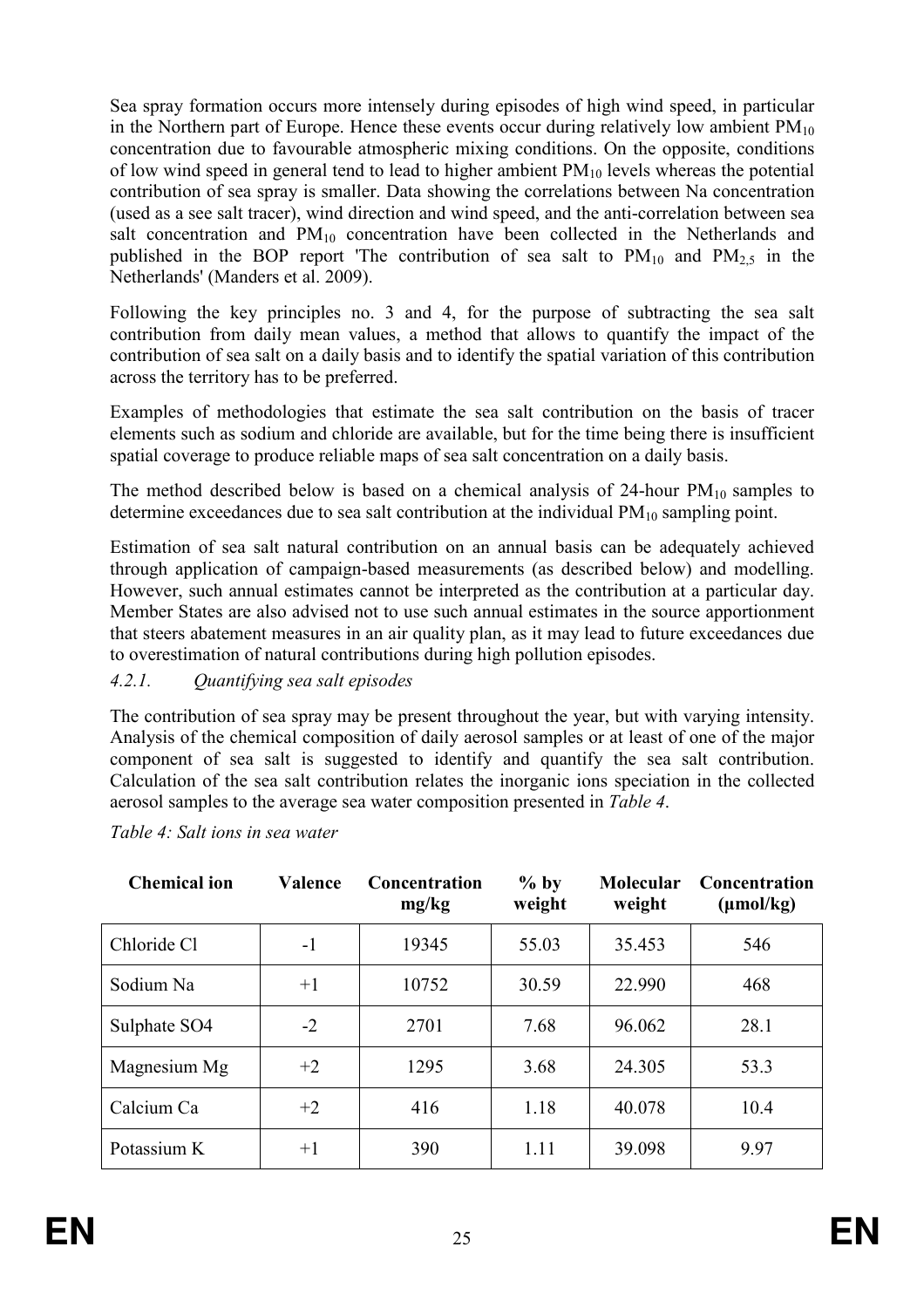| <b>Chemical ion</b>             | <b>Valence</b> | Concentration<br>mg/kg | $%$ by<br>weight | <b>Molecular</b><br>weight | <b>Concentration</b><br>$(\mu \text{mol/kg})$ |
|---------------------------------|----------------|------------------------|------------------|----------------------------|-----------------------------------------------|
| Bicarbonate<br>HCO <sub>3</sub> | $-1$           | 145                    | 0.41             | 61.016                     | 2.34                                          |
| Bromide Br                      | $-1$           | 66                     | 0.19             | 79.904                     | 0.83                                          |
| Borate BO3                      | $-3$           | 27                     | 0.08             | 58.808                     | 0.46                                          |
| Strontium Sr                    | $+2$           | 13                     | 0.04             | 87.620                     | 0.091                                         |
| Fluoride F                      | $-1$           |                        | 0.003            | 18.998                     | 0.068                                         |

Chloride, sodium, sulphate, magnesium, calcium and potassium are the major ions in the aerosol samples. They can be routinely analyzed, e.g. by means of ion chromatography. Considering Na as being entirely of primary marine origin (air mass back trajectories are to be used to validate this assumption), the sea salt fraction of other ions can be calculated according to the ratios between Na and these other ions in the sea water, as e.g. for sea salt sulphate  $(ssSO<sub>4</sub><sup>2</sup>)$ :

$$
[ssSO_4^{2-}]=[Na^+]\times \frac{7.68}{30.59}
$$

where  $[Na^+]$  is the measured sodium mass and  $[ssSO4_4^2]$  is the sulphate mass due to the sea salt contribution; 7.68 and 30.59 in the expression above are the percentage contributions of sulphate and sodium to the salinity of sea water. Likewise, the sea salt contribution for other ions can be calculated according to the percentages reported in *Table 4*. The sum of the [ss-Ions] is the contribution of sea salt to the total  $PM_{10}$  concentration.

It is not recommended to use chloride as a reference ion to calculate the sea salt contribution because chloride observations have a large margin of uncertainty.

Sea salt is also not the only source of particulate chloride in the atmosphere. HCl is for instance emitted from coal burning, although reductions in the use of coal as well as flue gas abatement measures are likely to have reduced atmospheric HCl emissions considerably.

On the other hand chloride can be removed from sea salt aerosol due to the reactions with  $HNO<sub>3</sub>$  and  $H<sub>2</sub>SO<sub>4</sub>$ :

 $NaCl<sub>(solid)</sub> + HNO<sub>3(gas)</sub> \rightarrow NaNO<sub>3(solid)</sub> + HCl<sub>(gas)</sub>$ 

 $2NaCl<sub>(solid)</sub> + H<sub>2</sub>SO<sub>4(vapour)</sub> \rightarrow Na<sub>2</sub>SO<sub>4(solid)</sub> + 2HCl<sub>(gas)</sub>$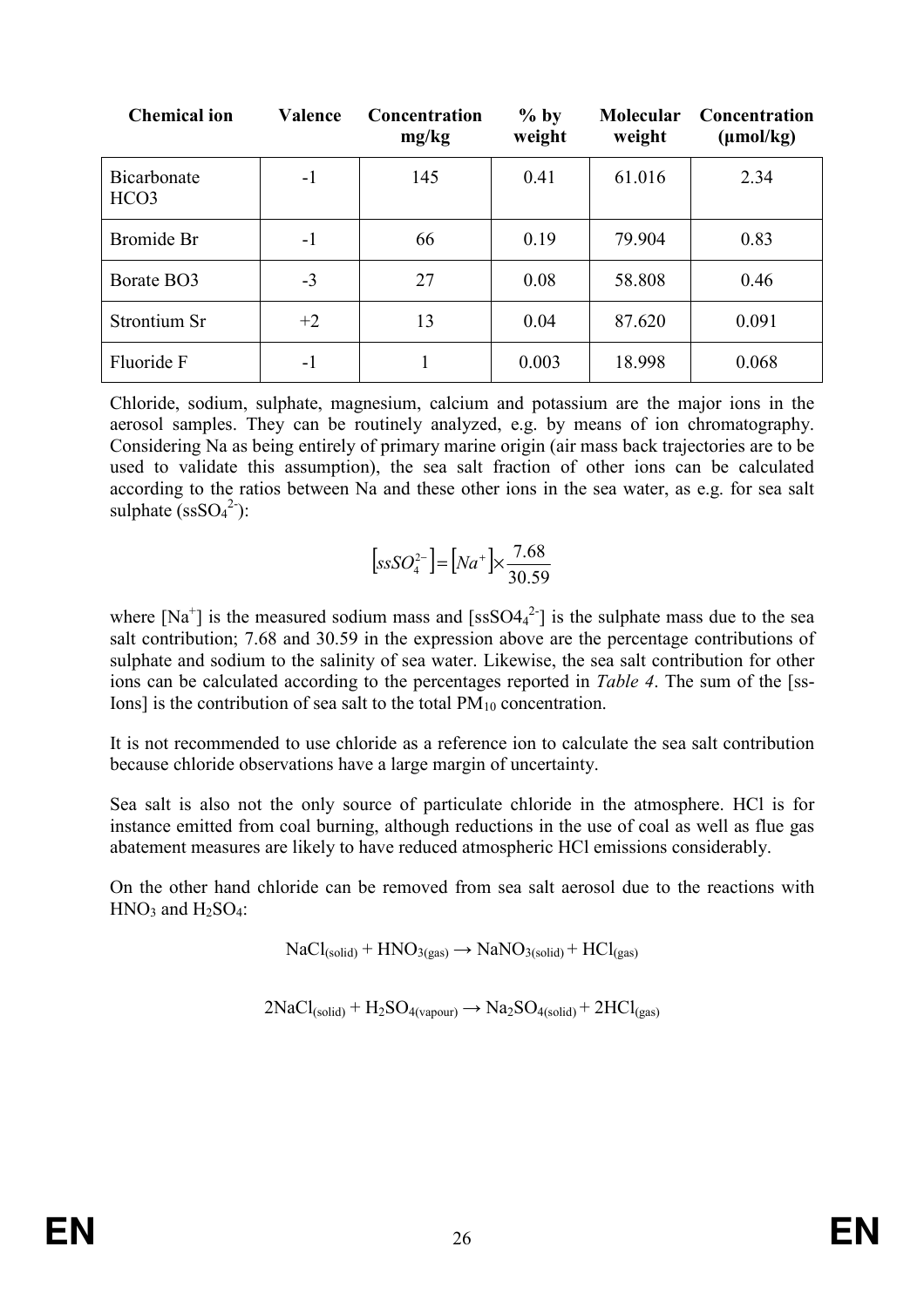Therefore sodium is a better tracer for sea salt than chloride and should be preferred when analyzing the PM composition<sup>16</sup>. Use of chloride is acceptable as long as any potential biases are considered.

A simpler and widely used method to calculate the sea salt contribution considers only sodium or chloride as a tacer for the sea salt contribution. The contribution is calculated assuming that sea salt is made up only by NaCl and that all Na and Cl are associated in sodium chloride. Therefore, according to the sea water composition:

$$
Sea salt = 100/55 x [Cl] = 1.8 x [Cl]
$$

or

Sea salt =  $100/30.6$  x [Na] = 3.27 x [Na]

or

```
Sea salt = ([Na<sup>+</sup>] + [Cl<sup>-</sup>]) x 1.168
```
The mass of sea salt calculated with these procedures can be subtracted from the daily  $PM_{10}$ average at that sampling point.

#### 4.2.2. Spatial representativeness, application across the territory

The methodology presented above is applicable only in the area for which the spatial representativeness of the measurement is determined<sup>17</sup>. Any wider application needs to be supported by modelling results, validated through adequate number of PM composition measurements.

#### 4.2.3. Critical discussion

The calculation based on chloride only is potentially subject to both positive and negative artefacts. As mentioned above, sea salt is not the only source of particulate chloride in the atmosphere. Sodium is currently considered a better tracer for sea salt than chloride, however there are uncertainties associated with its anthropogenic sources, and overestimation is possible as the chloride lost to the gas phase would also be counted when it is no longer a particulate. Both sodium and chloride should be considered, if available, to reduce the uncertainty.

In order to demonstrate that a daily exceedance is attributable to natural sources, sea salt in this case, it should be demonstrated that on that specific day the exceedance is caused by the natural contribution and this can only happen through its quantification.

<sup>&</sup>lt;sup>16</sup> The UK is explicitly challenging this assessment and its assumptions, in particular the limited sources of anthropogenic sodium. The UK also asserts that by using sodium an overestimation is likely to be encountered as the chloride ion lost to the gas phase would also be counted when it is no longer a particulate.

<sup>&</sup>lt;sup>17</sup> There is currently no prescribed methodology for the determination of spatial representativeness of sea salt contribution measurement. Potential methodologies include indicative monitoring in the surrounding area and dispersion modelling of the sea as a specific source. Local topography and wind conditions are expected to play an important role. Methodology and underlying assumptions need to be documented and available upon request.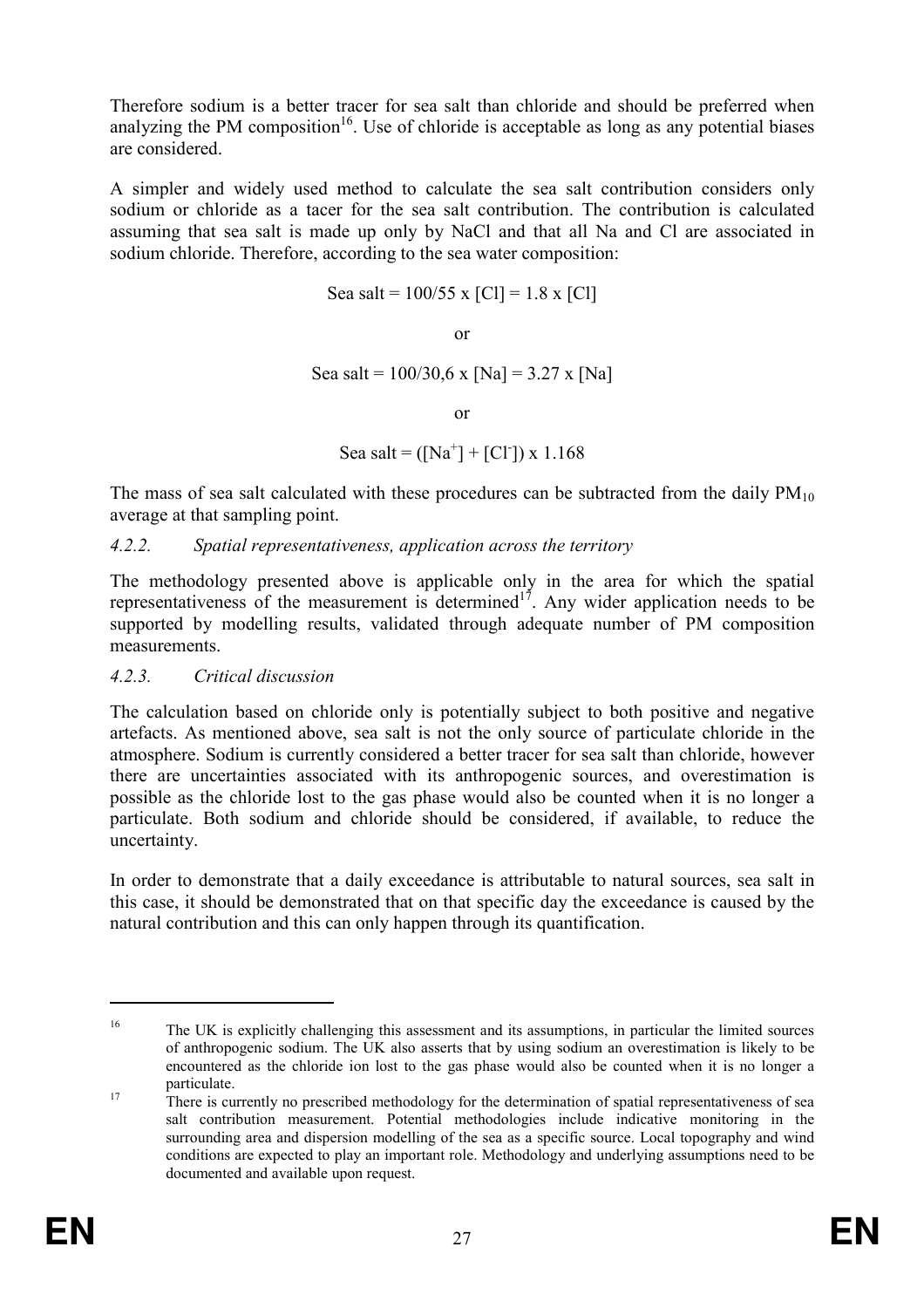The episodic nature of the sea salt contribution should be taken into account; the time coverage of the chemical composition measurements should therefore be as large as possible, and the considerations on data quality objectives for particular matter measurements should be followed when the time coverage is not  $100 \%$ <sup>18</sup>.

The methodology based on annual averages seems to be not adequate to investigate daily averages as the meteorological conditions leading to those elevated contributions are very specific<sup>6</sup>. Methodologies based on determined contribution from other days or the statistical relation between the annual mean value and the number of days exceeding  $50\mu\text{g/m}^3$  (or the 36<sup>th</sup> highest daily mean) are not advised for the explained motivations. Those methodologies can only be used if it is demonstrated that their results are representative on each specific day in question, and in particular do not overestimate the number of days in which exceedance is attributed to sea salt concentration.

While the chemical analysis of sodium or chloride together with modelling to ensure adequate spatial representativeness is assumed to be an adequate method to quantify the impact of sea spray on  $PM_{10}$  concentrations, it is important to address any potential overestimation. Additionally any extrapolation of point assessment to wider area requires justification through representativeness analysis, validated modelling etc.

An additional artefact may be introduced through interference of winter salting and must be taken into account.

The contribution from the re-suspension of particulates following winter-sanding or –salting of roads can be subtracted according to Article 21 of Directive 2008/50/EC, however, the sources must be identified, quantified and reported separately, avoiding any double counting.

# 4.3. Volcanic eruptions, geothermal and seismic activities

The detection of any of these events (in particular from larger sources) by one Member State is usually confirmed by similar detection in other Members States and/or through the satellite data. Spatial location of these sources is usually well known. Furthermore, the tracking of gaseous tracers at air measuring stations throughout the affected Member States should also help to determine the propagation in time of these events more precisely.

This type of contribution consists usually of actual events that occur on an occasional basis, and last for a limited, rather short period of time, for example a week. Consequently it will in the first place affect short term concentrations like hourly or daily averages.

No comprehensive methods for the identification and the quantification of volcanic eruptions, geothermal and seismic activities contributions have been developed and communicated to the Commission in the framework of the annual report on air quality assessment. In absence of developed and implemented methodologies, a summary of a possible method for the quantification of volcanic eruption contribution that fulfils the key principles is described below.

<sup>&</sup>lt;sup>18</sup> Contribution of limited time coverage to the measurement uncertainty must be taken into account, as in the case of total mass measurements (see Annex I (A) footnote 1 of Directive 2008/50/EC).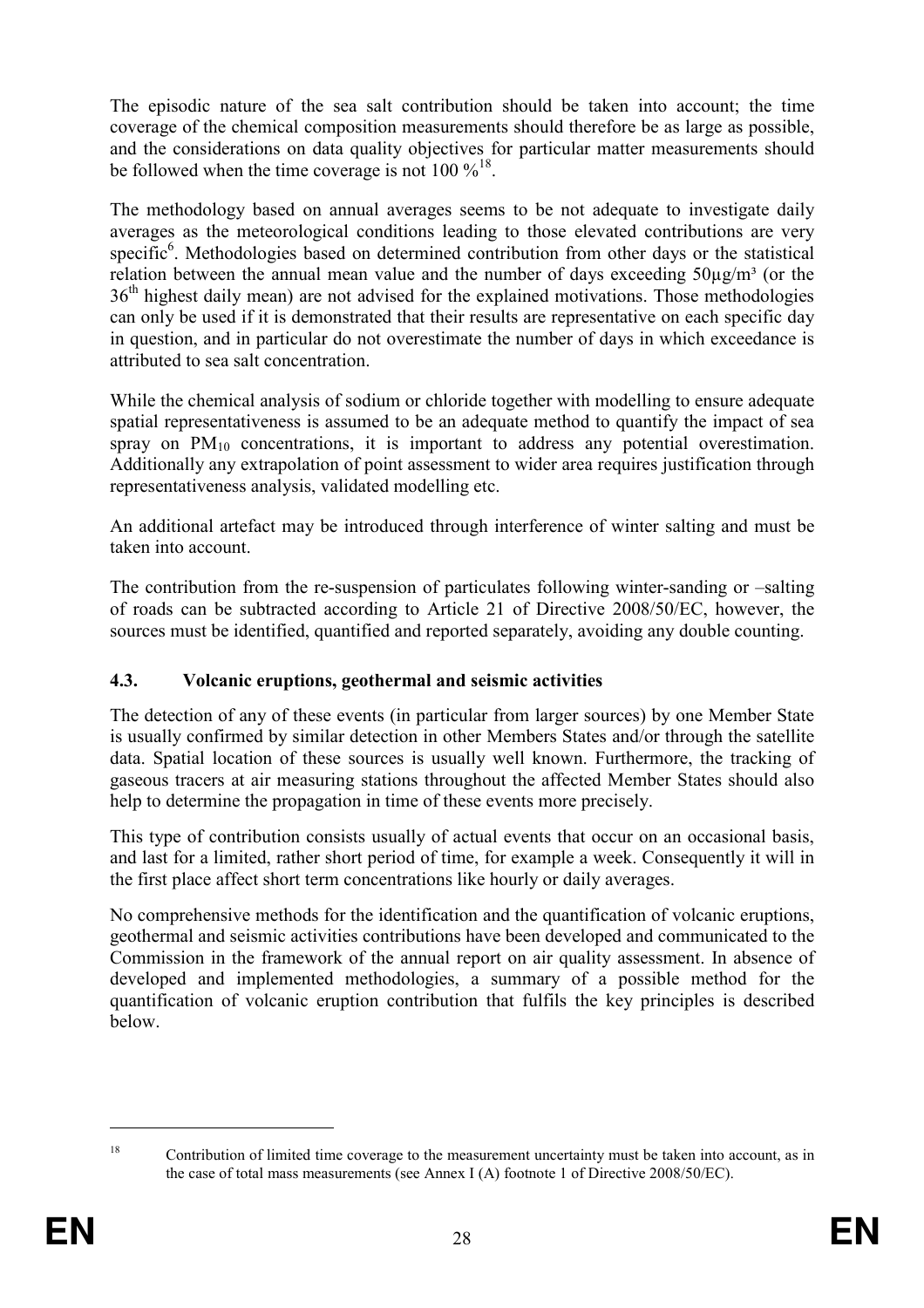### 4.3.1. Method for the quantification of volcanic eruption contribution

The method presented below is based on comparison of the concentration levels at the point or the area to be investigated with levels of rural/remote stations in other areas, levels assessed during periods not affected by volcanic eruptions, and analysis of possible plume trajectories, e.g. using satellite data or model calculations. The methodology for determination of the Saharan dust contribution (see Section 4.1) can be applied with the added simplification of the known location of the origin and the fact that for these activities usually high PM levels are associated with high  $SO_2$  levels (Carn et al., 2005).

The methodology includes the following steps:

- (a) Satellite images and back-trajectories help determining the impact of the event in time and space.
- (b) Modelling of the dispersion of plumes from suspected source areas demonstrates the relationship between high levels of  $PM_{10}$  and  $SO_2$  and this natural event.
- (c) Identify peaks in the assessed  $PM_{10}$  and  $SO_2$  time series.
- (d) Compile data of a simultaneous time series for the regional background (modelling, regional background station) relevant to the assessed site or area. The reference series that is not obtained through direct measurement has to be thoroughly validated and fit for purpose.
- (e) Compare the  $PM_{10}$  and  $SO_2$  series from those events with high  $PM_{10}$  and  $SO_2$ levels and identify a list of coincident high  $PM_{10}$  and  $SO_2$  peaks.
- (f) Compile a list of volcanic events occurring during the time series.
- (g) Compare the time distribution of these events with that of the coincident high PM<sub>10</sub> peaks and review information on gaseous tracers for volcanic emissions  $(SO<sub>2</sub>)$  to confirm the relationship between these events and the  $PM<sub>10</sub>$  peaks in the reference time series.
- (h) The average of the  $PM_{10}$  and  $SO_2$  concentrations registered in the 15 days before and in the 15 days after the episode in the reference time series is used as the background concentration. The difference between the concentrations measured during the episode and the above mentioned 30 days (episode days excluded) should be considered as contribution of the volcanic eruptions. In case that the duration of the event is significant compared to 30 days, a more elaborate scheme may be necessary to adequately estimate the concentration levels without the volcanic contribution. As for the quantification of the Saharan dust events, other statistical indicators of the levels excluding the natural contribution at the site/area can be used if properly justified.
- (i) Any spatial extent of the contribution needs to be explicitly justified through modelling and back trajectories. Spatial representativeness of the measuring station determined on the basis of averaged time series is most probably not adequate to apply on the specific event.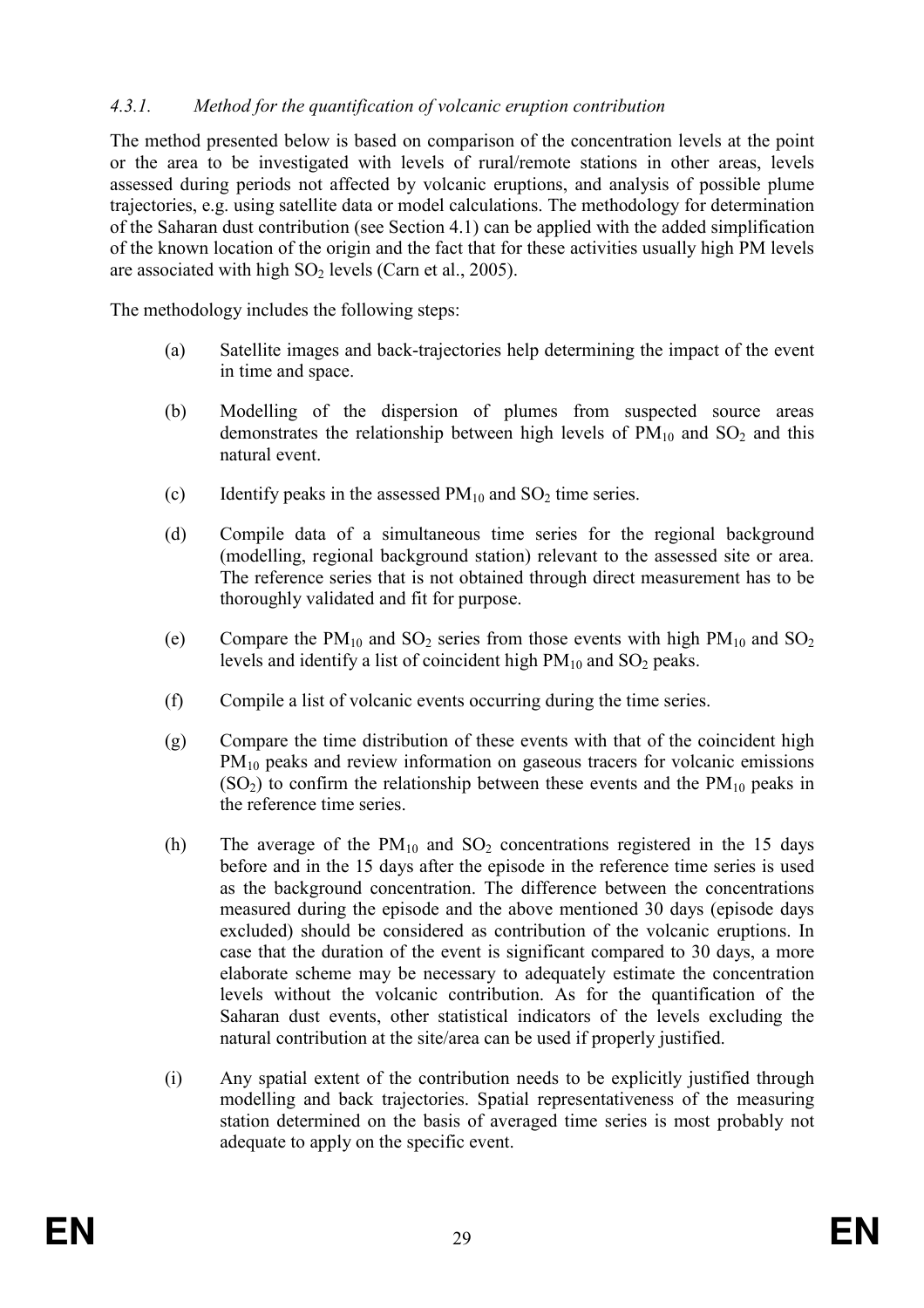# 4.4. Wild-land fires

Wild-land fires are usually of anthropogenic origin, and may be prevented or controlled with appropriate actions to a significant extent. Member States should therefore effectively address this contribution in view of the possibility of subtraction only if the emissions are transported from regions outside the Member State (see Section 3.2.4) and when provisions of Directive 2008/50/EC related to the transboundary pollution have been applied. If the fire has extended from another Member State any deductions of the common contribution need to be accompanied with the description of measures taken at the short term to eliminate the fire and reduce the exposure of the population.

Despite several good examples that show the impact of domestic and extra EU wild-land fires on air quality and that highlight how this contribution can determine an exceedance of the daily average concentration of 50  $\mu$ g/m<sup>3</sup> for the PM<sub>10</sub><sup>19</sup>, no exhaustive method for the identification and the quantification of the impact of wild-land fires episodes have been developed and communicated to the Commission in the framework of the annual report on air quality assessment.

In absence of developed and implemented methodologies, a summary of a possible method for the quantification of wild-land fire contributions that fulfils the key principles is described below.

# 4.4.1. Quantifying wild land fires episodes

The method presented below is based on comparison of the concentration levels at the point or the area to be investigated with levels of rural/remote stations in other areas, levels assessed during periods not affected by wild land fires, and analysis of possible plume trajectories, e.g. using satellite data or model calculations. The methodology for determination of the Saharan dust contribution (see Section 4.1) can be applied with the added simplification of the better known location of the origin and the fact that for these activities usually high PM levels are associated with other combustion tracers.

The methodology includes the following steps:

- (a) Satellite images and back-trajectories help determining the impact of the event in time and space.
- (b) Modelling of the dispersion of plumes from suspected source areas demonstrates the relationship between high levels of  $PM_{10}$  and this natural event.
- (c) Identify peaks in the assessed  $PM_{10}$  time series.
- (d) Compile data of a simultaneous time series for the regional background (modelling, regional background station) relevant to the assessed site or area. The reference series that is not obtained through direct measurement has to be thoroughly validated and fit for purpose.
- (e) Compare the  $PM_{10}$  series from those events with high  $PM_{10}$  levels and identify a list of coincident high  $PM_{10}$  peaks.

<sup>&</sup>lt;sup>19</sup> Witham et al. (2007), Air quality expert group (2005), Miranda (2004), Miranda et al. (2008) Hodzic et al. (2007).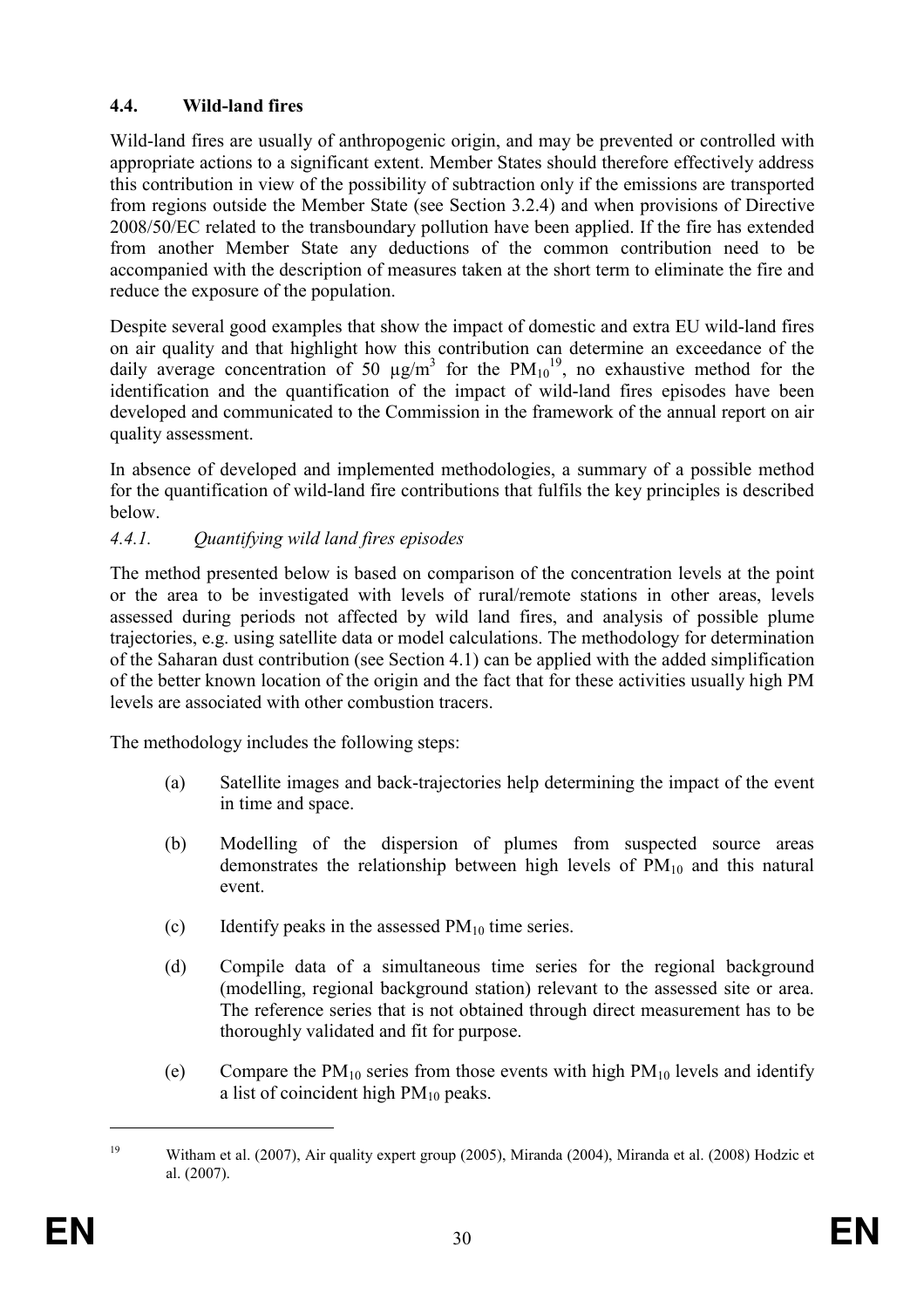- (f) Compile a list of wild-land fires events occurring during the time series.
- (g) The average of the  $PM_{10}$  concentrations registered in the 15 days before and in the 15 days after the episode in the reference time series is used as the background concentration. The difference between the concentrations measured during the episode and the above mentioned 30 days (episode days excluded) should be considered as contribution of the wild-land fires episodes. In case that the duration of the event is significant compared to 30 days, a more elaborate scheme may be necessary to adequately estimate the concentration levels without the wild land fire contribution. Other statistical indicators of the levels excluding the natural contribution at the site/area can be used if properly justified.
- (h) Any spatial extent of the contribution needs to be explicitly justified through modelling and back trajectories. Spatial representativeness of the measuring station determined on the basis of averaged time series is most probably not adequate to apply on the specific event.

# 4.4.2. Recent and future developments

New services are being developed in the framework of the GMES (Global Monitoring for Environment and Security) programme that will facilitate the use of models in detecting and quantifying the impact of wild-land fires on air quality. The Global Fire Emissions service provides global emissions from biomass burning as input for some of the other MACC services and to the general public. The emissions are calculated in real time and retrospectively from satellite-based observations of open fires. More information can be found at http://www.gmes-atmosphere.eu/about/project\_structure/input\_data/d\_fire/.

Further useful information are expected from the PASODOBLE (Promote Air Quality Services integrating Observations – Development Of Basic Localised Information for Europe) project. This project has been financed by the Seventh Framework Programme for Research and Technological Development and has the aim to develop and demonstrate user-driven downstream information services for the regional and local air quality sector by combining space-based data, in-situ data and models and one of the objectives is the evolution of existing and development of new sustainable air quality services for Europe on regional and local scales.

One of the tasks of the project is the development of a tailored fire service which has the objective to provide information and forecast on the air quality impact of wild-land fires. As soon as this information will become available it will constitute a useful tool that can be used for the identification and the quantification of the wild-land fire episodes.

# 5. MEASURED AND MODELLED EXCEEDANCES

Directive 2008/50/EC recognises measurements as well as indicative measurements and model calculations (or combinations of these) as legally valid methods for assessing exceedances of ambient air quality standards. Before performing a deduction process some deliberation should be carried out on the methodology that has been used to determine the exceedance.

When the air quality assessment is performed with measurements or indicative measurements, using adequate quality assurance/quality control, the deduction process should be carried out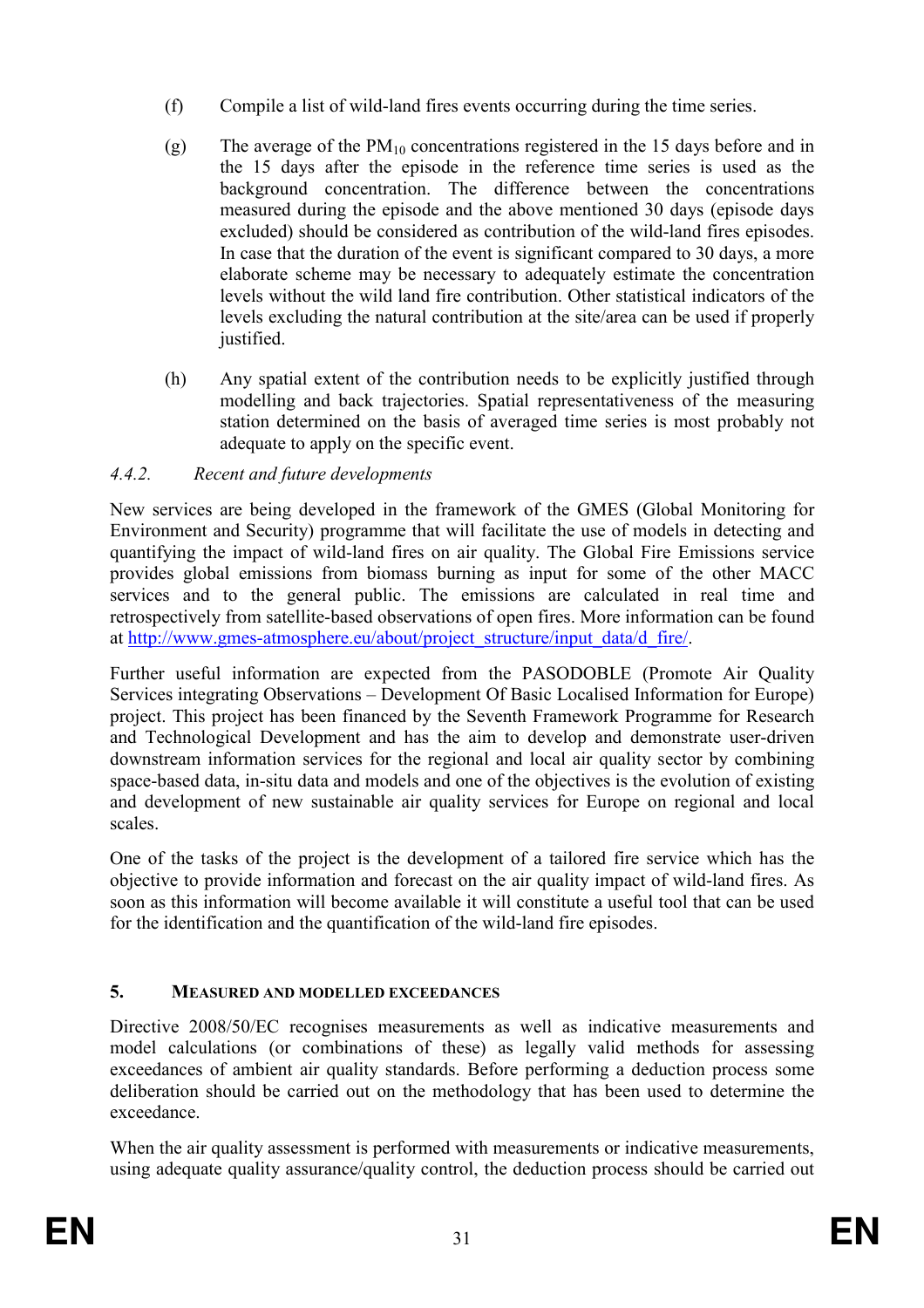without any further regard. The natural contribution identified with the adequate methodology is subtracted to the measured concentration in order to get the 'net' value.

When the air quality assessment is performed with the use of models or when two methods, such as measurement and model, are combined, the following should be taken into account before carrying out the deduction process:

- 1. When the model used to assess air quality takes into account in its outcome the contribution of a specific natural source suitable for deduction (e.g. the model contains a module that reproduce the sea salt aerosol source and includes its contribution in the calculation of the total amount of  $PM_{10}$ ) it is the amount of particulate matter that the model attributes to the specific natural source that may be deducted. In other words, the model should be run by setting to zero the contribution of the natural source that is suitable for deduction in order to obtain the net concentration.
- 2. When the model used to assess air quality does not take into account in its outcome the contribution of a specific natural source suitable for deduction, the deduction of the contribution of this natural source must not be performed (e.g. deduction of the volcano eruption contribution shall not be performed if the exceedances have been detected with a model that does not consider this eruption episode in its calculation).
- 3. When the outcomes of the model used to assess air quality are fitted to measurements or when the model and measurements are combined in data assimilation, a more complicated situation arises: the contribution of a specific natural source suitable for deduction as well as of all other sources has implicitly been scaled to compensate for mismatches between the model and the measurement results. In such a case subtraction of the natural contribution based on measurements or other specific technique is preferred as the more reliable method.

When modelling technique is used for the air quality assessment, the deduction process shall be well documented not only as regards the quantification of the deductable fraction but also in the description of how the total concentration has been calculated, ensuring the coherency and transparency of the process.

# 6. DOCUMENTATION AND REPORTING

In order to apply the provisions under Article 20 of Directive 2008/50/EC, the determination of natural contributions has to be documented. The document(s) should be made available to the Commission and to the public (online or in EIONET  $CDR^{20}$ ), updated annually if necessary to demonstrate natural contribution to individual exceedances in the reported year. There are no specific requirements for the structure of the document, but it has to include explicit reference to the aim (application of Article 20), role/participation of competent authority or body designated under Article 3 of Directive 2008/50/EC for assessment of ambient air quality , temporal and spatial scope (air quality zones and individual exceedances), description of methodology, and identification and quantification information including supporting evidence such as the back-trajectories etc.

<sup>&</sup>lt;sup>20</sup> European Environment Information and Observation Network Central Data Repository (CDR). The CDR is part of the ReportNet architecture. It is like a bookshelf, with data reports on the environment http://cdr.eionet.europa.eu/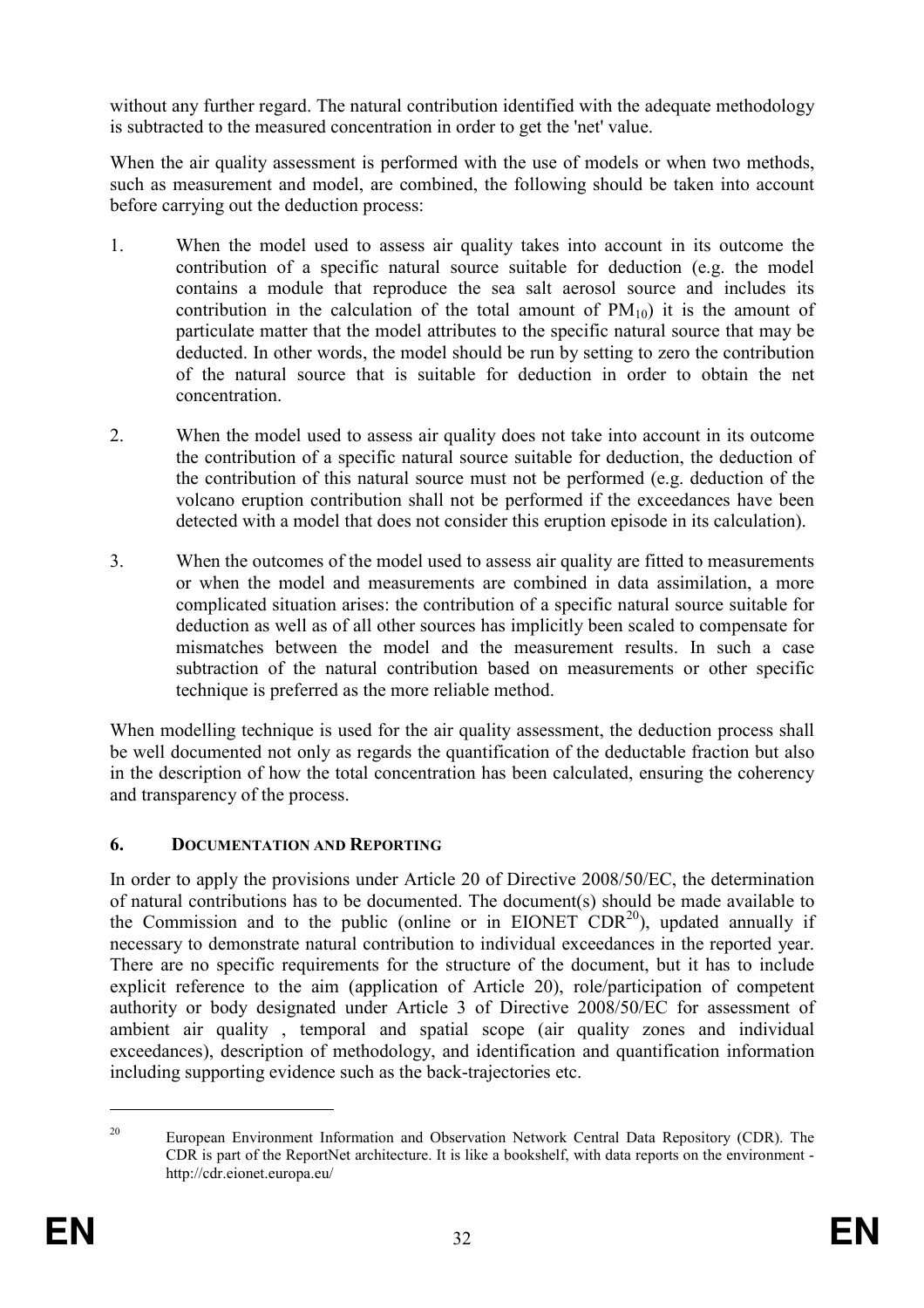The application of all key principles has to be identifiable in the document. Specific additional information has to be included or referenced in the document when the application of Article 20 addresses natural contributions that are not explicitly considered eligible in this guidance (e.g. forest fires).

Information about exceedances of limit values due to natural contributions are currently reported as part of the questionnaire set up by Commission Decision  $2004/461/EC^{21}$ . Even if the justification is provided in the separate documentation, the essential information on the quantified impact with reference to the explanatory document has to be provided in the questionnaire. Otherwise the Member States' application of the provision under Article 20 of Directive 2008/50/EC will not be considered for the purpose of the assessment of compliance with the limit values by the Commission.

On the level of zones, Form 8 of the questionnaire laid down in Decision 2004/461/EC compares the 'original total' pollutant's assessment results with the limit values and any applicable margin of tolerance, whereas the 'natural contribution deducted'  $PM_{10}$  values may bring some zones in compliance.

In Form 23a of the questionnaire, the total as well as the reduced number of exceedances of the critical PM<sub>10</sub> daily mean value of 50  $\mu$ g/m<sup>3</sup> are to be given. Annual means, exceeding the long-term limit value as well as those results reduced by natural contributions are to be reported in Form 23b.

Individual cases of exceedance are presented in Form 11h and Form 11i.

<sup>&</sup>lt;sup>21</sup> OJ L 296, 21.11.1996, p.55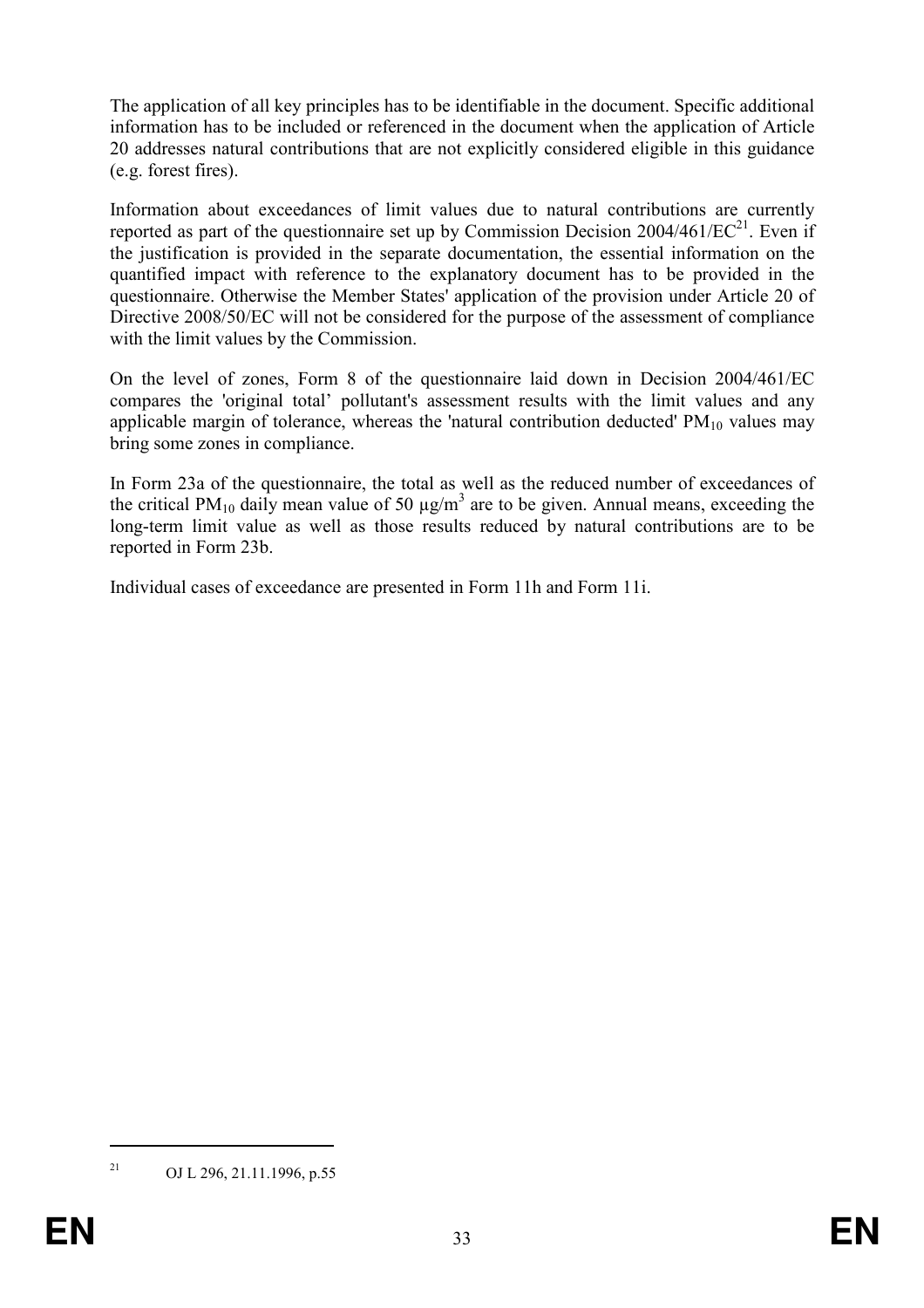# 7. REFERENCES

ALPERT P, KISHCHA P, SHTIVELMAN A, KRICHAK SO, JOSEPH JH. (2004): Vertical distribution of Saharan dust based on 2.5-year model predictions. Atmos. Res. (2): 109-130.

AIR OUALITY EXPERT GROUP 'PARTICULATE MATTER IN THE UNITED KINGDOM' (2005): Prepared for: Department for Environment, Food and Rural Affairs; Scottish Executive; Welsh Assembly Government; and Department of the Environment in Northern Ireland – section 6.3.5, pp 209-213. Available at:

http://www.defra.gov.uk/environment/quality/air/airquality/publications/particulate-matter/index.htm.

BAUER H., SCHUELLER , WEINKEM, BERGER, HITZENBERGER, MARR, PUXBAUM. (2008): Significant contributions of fungal spores to the organic carbon and to the aerosol mass balance of the urban atmospheric aerosol. Atmospheric Environment 42 (2008) 5542– 5549.

BALIS DS, AMIRIDIS V, NICKOVIC S, PAPAYANNIS A, ZEREFOS C. (2004): Optical properties of Saharan dust layers as detected by a Raman lidar at Thessaloniki, Greece. Geophys.Res. Lett. 31 (13).

BURROWS, S. M., ELBERT, W., LAWRENCE, M. G., PÖSCHL, U.: Bacteria in the global atmosphere - Part 1: Review and synthesis of literature data for different ecosystems, Atmospheric Chemistry and Physics, 9, 9263-9280, 2009.

BURROWS, S. M., BUTLER, T., JÖCKEL, P., TOST, H., KERKWEG, A., PÖSCHL, U., LAWRENCE, M. G.: Bacteria in the global atmosphere - Part 2: Modelling of emissions and transport between different ecosystems, Atmospheric Chemistry and Physics, 9, 9281-9297, 2009.

CARN S.A., STROW L.L., DE SOUZA-MACHADO S., EDMONDS Y, HANNON S. (2005): Quantifying tropospheric volcanic emissions with AIRS: The 2002 eruption of Mt. Etna (Italy). Geophysical Research Letters, VOL. 32, L02301, doi:10.1029/2004GL021034.

DE LEEUW F. VIXSEBOXSE E (2009): Reporting on ambient air quality assessment -Preliminary results for 2008. ETC/ACC Technical Paper 2009/10 December 2009. Available at: http://air-climate.eionet.europa.eu/docs/ETCACC\_TP\_2009\_10\_prelim\_AQQanalysis\_2008.pdf.

DESPRÉS, V.R., J.F. NOWOISKY, M. KLOSE, R. CONRAD, M.O. ANDREAE, U. PÖSCHL: Characterization of primary biogenic aerosol particles in urban, rural, and high-alpine air by DNA sequence and restriction fragment analysis of ribosomal RNA genes, Biogeosciences, 4, 1127-1141, 2007.

DE TOMASI F, BLANCO A, PERRONE MR. (2003): Raman lidar monitoring of extinction and backscattering of African dust layers and dust characterization. App. Opt. 42 (9): 1699-1709.

EERENS HC (1998): Sea salt aerosol-model, Notitie d.d. 23 september 1998, Laboratorium voor Luchtonderzoek, Rijksinstituut voor Volksgezondheid en Milieu, Bilthoven.

EERENS, HC, VAN JAARSVELD JA, PETERS J (1998): European status - Air quality: Trends, monitoring, background modelling, in: Air Pollution in the 21st century, Priority issues and policy Studies in Environmental Science, Elsevier, Amsterdam. ISBN 0-444-82799-4, pp 133-147.

ELBERT, W., P. E. TAYLOR, M. O. ANDREAE, U. PÖSCHL: Contribution of fungi to primary biogenic aerosols in the atmosphere: wet and dry discharged spores, carbohydrates, and inorganic ions, Atmospheric Chemistry and Physics, 7, 4569-4588, 2007.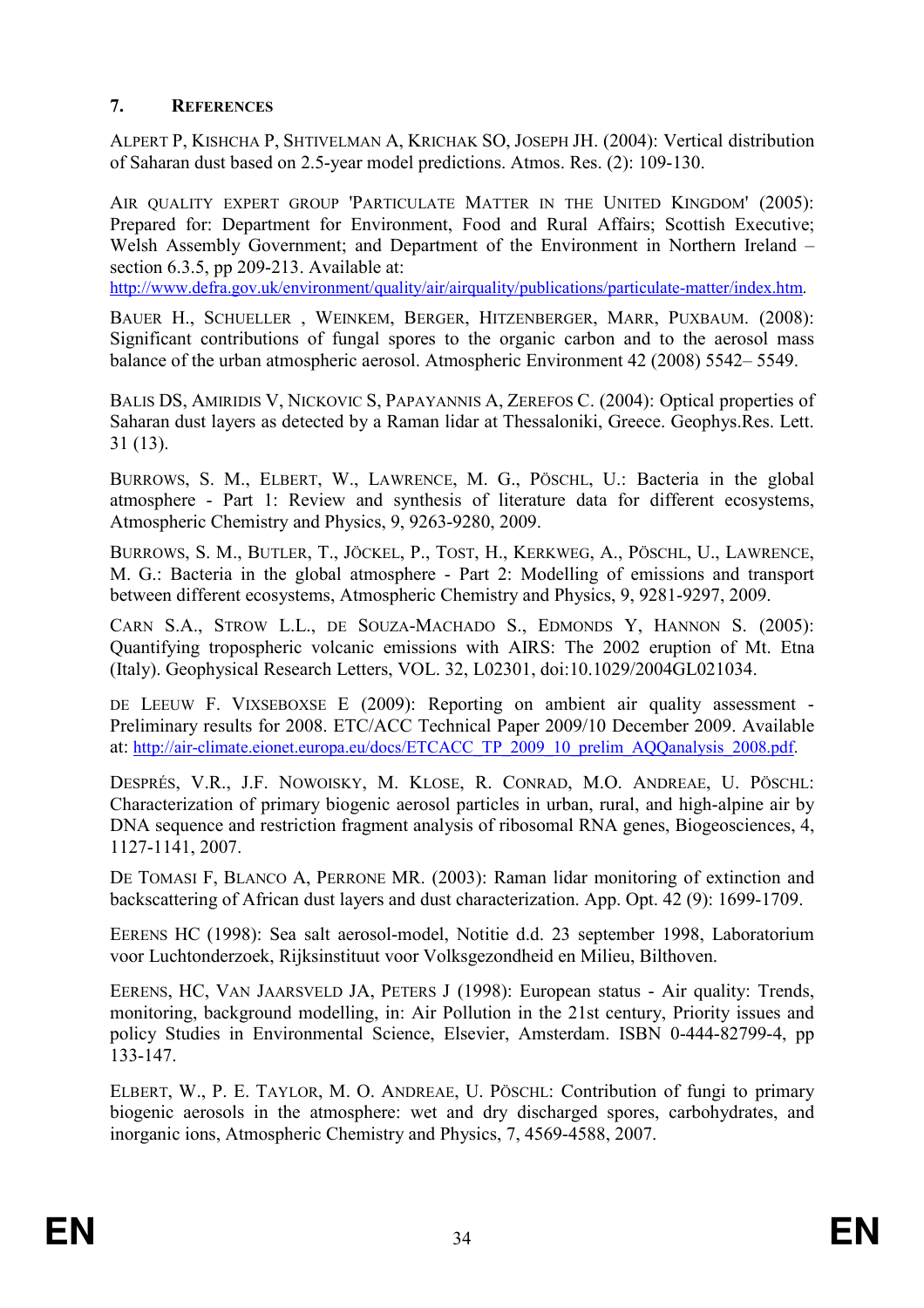ESCUDERO M. , QUEROL X. , PEY J. , ALASTUEY A. , PÉREZ, N. FERREIRA F. , ALONSO S. , RODRÍGUEZ S. , CUEVAS E. (2007): Atmospheric Environment 41, 5516–5524 - A methodology for the quantification of the net African dust load in air quality monitoring networks. Guidance to Member States on  $PM_{10}$  monitoring and intercomparisons with the reference methods. Available at http://ec.europa.eu/environment/air/pdf/finalwgreporten.pdf.

FRÖHLICH-NOWOISKY, J., PICKERSGILL, D. A., DESPÉS, R. V., PÖSCHL, U.: High diversity of fungi in air particulate matter, Proceedings of the National Academy of Sciences, 106, 12814- 12819, 2009.

HODZIC, A., MADRONICH, S., BOHN, B., MASSIE, S., MENUT, L. AND WIEDINMYER, C. (2007): Wildfire particulate matter in Europe during summer 2003: meso-scale modeling of smoke emissions, transport and radiative effects. Atmos. Chem. Phys., 7, 4705 - 4760.

HUFFMAN, J. A., TREUTLEIN B. AND PÖSCHL, U.: Fluorescent biological aerosol particle concentrations and size distributions measured with an Ultraviolet Aerodynamic Particle Sizer (UV-APS) in Central Europe, Atmospheric Chemistry and Physics, 10, (7), 3215-3233, 2010.

JANHÄLL, S., ANDREAE, M. O. AND PÖSCHL, U.: Biomass burning aerosol emissions from vegetation fires: particle number and mass emission factors and size distributions, Atmospheric Chemistry and Physics [www.atmos-chem-phys.net], 10, 1427-1439, 2010 [www.atmos-chem-phys.net].

KULMALA, M., ASMI, A., LAPPALAINEN, H. K., CARSLAW, K. S., PÖSCHL, U., BALTENSPERGER, U., HOV, Ø., BRENQUIER, J.-L., PANDIS, S. N., FACCHINI, M. C., HANSSON, H.-C., WIEDENSOHLER, A., O'DOWD, C. D. (2009) Introduction: European Integrated project on Aerosol Cloud Climate and Air Quality interactions (EUCAARI) – integrating aerosol research from nano to global scales, Atmos. Chem. Phys., 9, pp. 2825- 2841.

V. A. LANZ, A. S. H. PREVOT, M. R. ALFARRA, C. MOHR, P. F. DECARLO, S. WEIMER, M. F. D. GIANINI, C. HUEGLIN, J. SCHNEIDER, O. FAVEZ, B. D'ANNA, C. GEORGE, AND U. BALTENSPERGER (2009): Characterization of aerosol chemical composition by aerosol mass spectrometry in Central Europe: an overview. Atmos. Chem. Phys. Discuss., 9, 24985–25021, 2009 www.atmos-chem-phys discuss.net /9/24985/2009/.

MANDERS AMM., SCHAAP M., JOZWICKA M., ARKEL F VAN, WEIJERS E., MATTHIJSEN J. (2009): The contribution of sea salt to  $PM_{10}$  and  $PM_{2.5}$  in the Netherlands. Available on http://www.pbl.nl/en/publications/2009/The-contribution-of-sea-salt-to-PM<sub>10</sub>-and-PM<sub>2.5</sub>-inthe-Netherlands.html.

MARELLI L., EMBELICO L. (2006): 'Contribution of Natural Sources to PM levels in Europe' Outcomes of a workshop held in Ispra – October 2006. Available at: http://ies.jrc.ec.europa.eu/uploads/fileadmin/Documentation/Reports/Emissions\_and\_Health/EUR\_200 6-2007/EUR\_22601\_EN.pdf - http://natsources.jrc.it/.

MARELLI L. (2007): 'Contribution of natural sources to air pollution levels in the EU – A technical basis for the development ofguidance for the Member States.' Available at: http://ies.jrc.ec.europa.eu/uploads/fileadmin/Documentation/Reports/Emissions\_and\_Health/EUR\_200 6-2007/EUR\_22779.pdf.

MIRANDA, A.I. (2004): An integrated numerical system to estimate air quality effects of forest fires. International Journal of Wildland Fire 13(2), 217-226.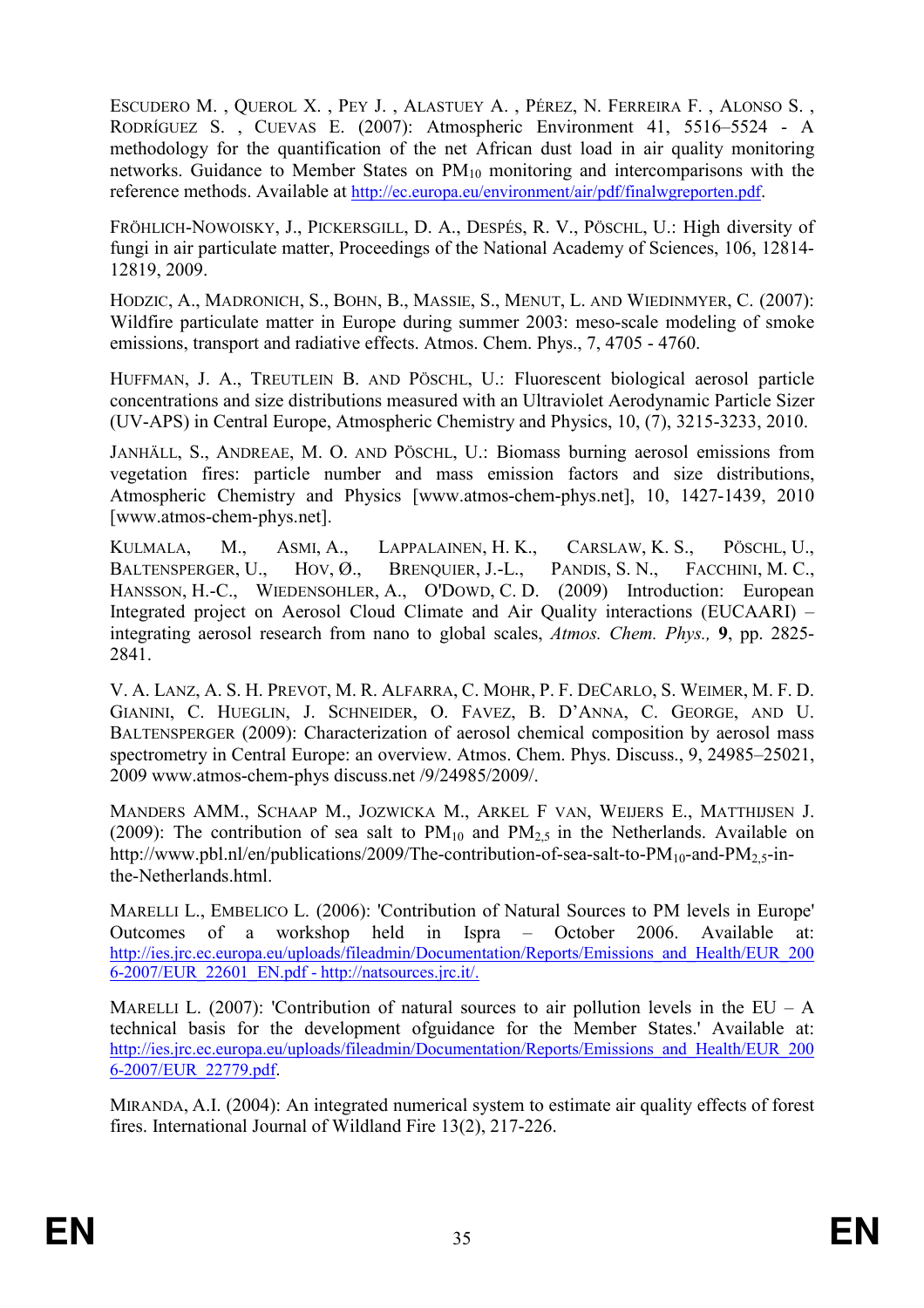MIRANDA A.I., MONTEIRO A., MARTINS V., CARVALHO A., SCHAAP M., BUILTJES P., BORREGO C. (2008): Forest fires impact on air quallity over Portugal. Air Pollution Modeling and Its Application XIX. pp. 190 – 198. Eds. C. Borrego and A.I. Miranda. Springer Nederland. Available at: www.springerlink.com/content/g1h2122721t0jvp3/.

NATAIR (2007): Improving and Applying Methods for the Calculation of Natural and Biogenic Emissions and Assessment of Impacts on Air Quality (NatAir) - FP6-2003-SSP-3 - Policy Oriented Research Contract No.: 513699 Jan 2005 - Mar 2007. Available at http://natair.ier.uni-stuttgart.de/startr.html.

Parfil Project: CAZZULI O., GIANELLE V., BESSI A., COLOMBI C., SILIPRANDI G., BIANCHI L., GIUDICI A. (2008): Approfondimento delle modalità di risollevamento della componente terrigena del particolato fine', Arpa Lombardia, 2008.

PÉREZ C. (2005): Local to Regional Atmospheric Modeling and Aerosol Lidar Methods in the Mediterranean. Tesis Doctoral Universidad Politécnica de Cataluña.

PERRINO C., CANEPARI S., CATRAMBONE M., DALLA TORRE S., RANTICA E., SARGOLINI T.(2009): Influence of natural events on the concentration and composition of atmospheric particulate matter. Atmospheric Environment 43(31), 4766-4779.

PÖSCHL, U., MARTIN, S. T., SINHA, B., CHEN, Q., GUNTHE, S. S., HUFFMAN, J. A., BORRMANN, S., FARMER, D. K., GARLAND, R. M., HELAS, G., JIMENEZ, J. L., KING, S. M., MANZI, A., MIKHAILOV, E., PAULIQUEVIS, T., PETTERS, M. D., PRENNI, A. J., ROLDIN, P., ROSE, D., SCHNEIDER, J., SU, H., ZORN, S. R., ARTAXO, P., ANDREAE, M. O.: Rainforest aerosols as biogenic nuclei of clouds and precipitation in the Amazon, Science, 429, 1513-1516, 2010.

QUEROL X., ALASTUEY A., RODRÍGUEZ S., PLANA F., RUIZ C.R., COTS N., MASSAGUÉ G., PUIG O. (2001):  $PM_{10}$  and  $PM_{2.5}$  source apportionment in the Barcelona Metropolitan Area, Catalonia, Spain. Atmospheric Environment 35/36, 6407-6419.

QUEROL X., ALASTUEY A., RUIZ C.R., ARTIÑANO B., HANSSON H.C., HARRISON R.M., BURINGH E., TEN BRINK H.M., LUTZ M., BRUCKMANN P., STRAEHL P., SCHNEIDER J. (2004a): Speciation and origin of  $PM_{10}$  and  $PM_{2.5}$  in selected European cities. Atmospheric Environment, 38, 6547-6555.

QUEROL X., ALASTUEY A., VIANA M.M., RODRÍGUEZ S., ARTIÑANO, B., SALVADOR P., GARCIA DO SANTOS S., FERNANDEZ PATIER R., RUIZ C., DE LA ROSA J., SÁNCHEZ DE LA CAMPA A., MENÉNDEZ M., GIL J.I. (2004b): Speciation and origin of  $PM_{10}$  and  $PM_{2.5}$  in Spain. Journal of Aerosol Sciences 35, 1151–1172.

QUEROL X., ALASTUEY A., PEY J., ESCUDERO M., CASTILLO S., GONZALEZ ORTIZ A., PALLARÉS M., JIMÉNEZ S., CRISTÓBAL A., FERREIRA F., MARQUES F., MONJARDINO J. CUEVAS E., ALONSO S., ARTIÑANO B., SALVADOR P., DE LA ROSA J., (2006): Spain and Portugal Methodology for the identification of natural African dust episodes in  $PM_{10}$  and  $PM_{2.5}$ , and justification with regards to the exceedances of the  $PM_{10}$  daily limit value, 2006, modified version from November 2009. MINISTERIO DE MEDIO AMBIENTE, Y MEDIO RURAL Y MARINO – SPAIN S.G. de Calidad del Aire y Medio Ambiente Industrial (Dirección General de Calidad y Evaluación Ambiental, DGCEA) and MINISTÉRIO DO AMBIENTE, ORDENAMENTO DO TERRITÓRIO E DESENVOLVIMENTO REGIONAL – PORTUGAL Agência Portuguesa do Ambiente, 32 pp.